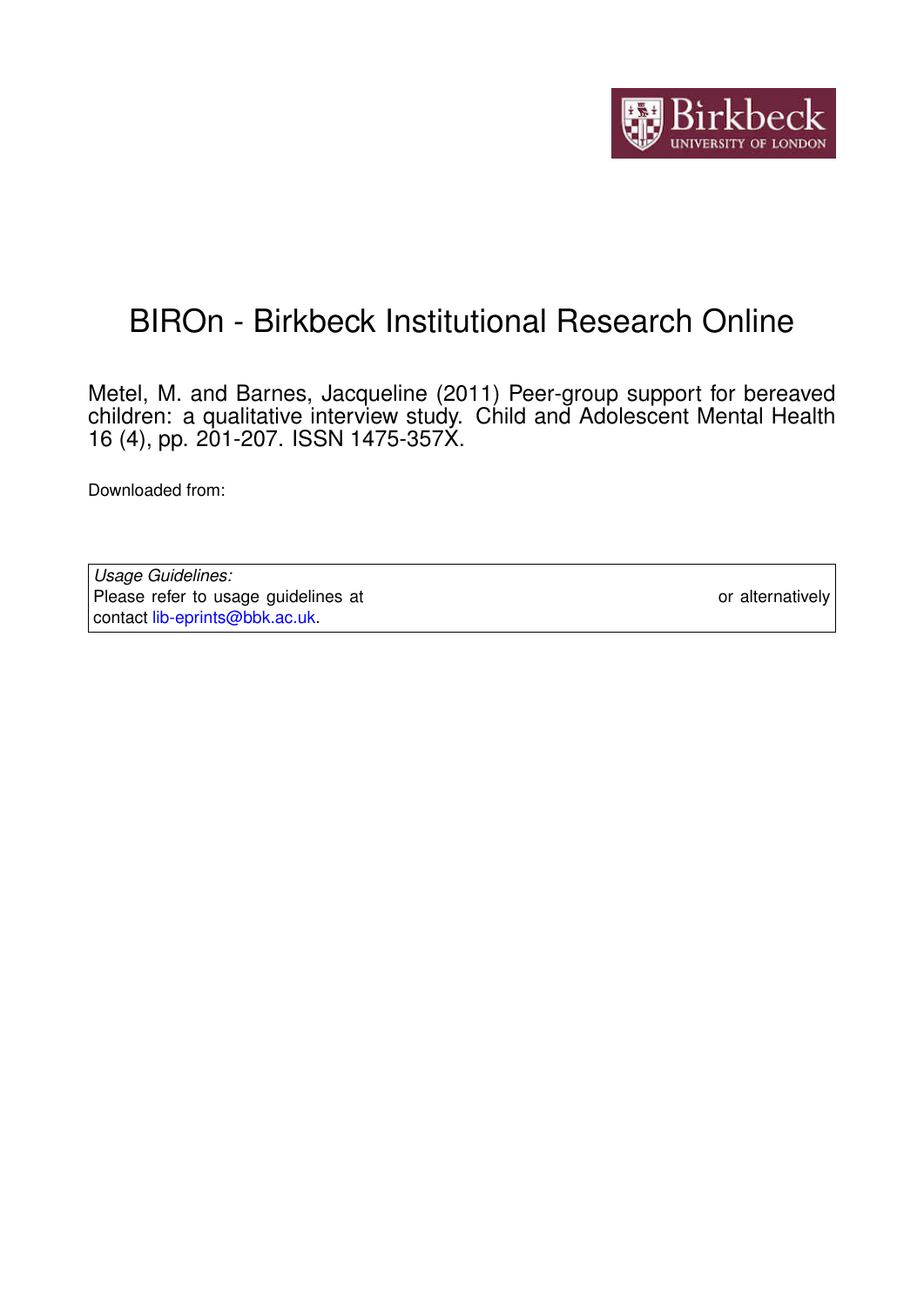

# **[BIROn](http://eprints.bbk.ac.uk/irstats.cgi)** - Birkbeck Institutional Research Online

Enabling open access to Birkbeck's published research output

# Peer-group support for bereaved children: a qualitative interview study

**Journal Article**

<http://eprints.bbk.ac.uk/5622>

Version: Accepted (Refereed)

# **Citation:**

Metal, M.; Barnes, J. (2011) Peer-group support for bereaved children: a qualitative interview study *Child and Adolescent Mental Health* 16(4), pp.201-207

*© 2011* Wiley

[Publisher Version](http://dx.doi.org/10.1111/j.1475-3588.2011.00601.x)

All articles available through Birkbeck ePrints are protected by intellectual property law, including copyright law. Any use made of the contents should comply with the relevant law.

**[Deposit Guide](http://eprints.bbk.ac.uk/deposit_guide.html)** 

\_\_\_\_\_\_\_\_\_\_\_\_\_\_\_\_\_\_\_\_\_\_\_\_\_\_\_\_\_\_\_\_\_\_\_\_\_\_\_\_\_\_\_\_\_\_\_\_\_\_\_\_\_\_\_\_\_\_\_\_\_\_

\_\_\_\_\_\_\_\_\_\_\_\_\_\_\_\_\_\_\_\_\_\_\_\_\_\_\_\_\_\_\_\_\_\_\_\_\_\_\_\_\_\_\_\_\_\_\_\_\_\_\_\_\_\_\_\_\_\_\_\_\_\_

Contact: [lib-eprints@bbk.ac.uk](mailto:lib-eprints@bbk.ac.uk)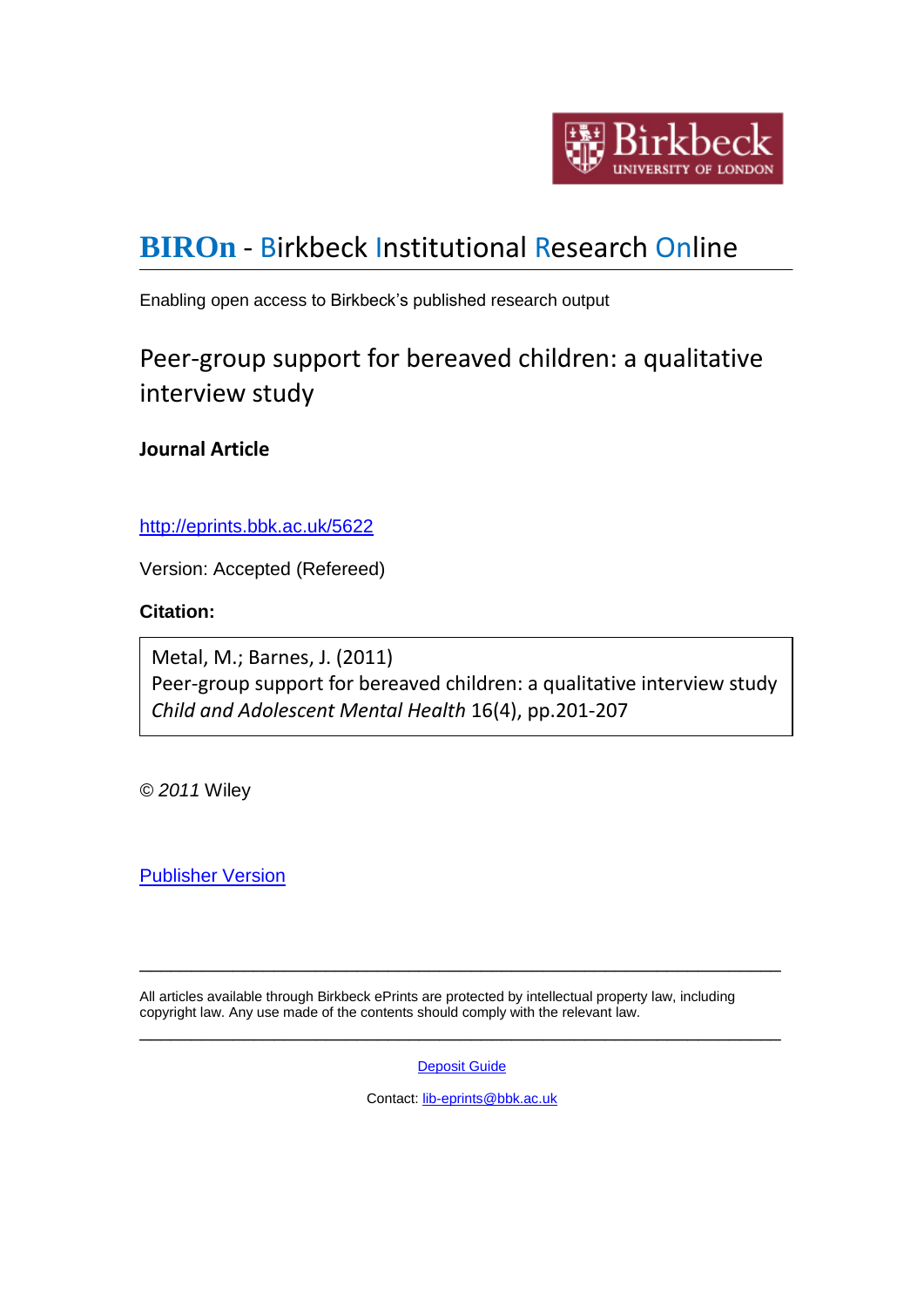Left running head: *Monika Metel & Jacqueline Barnes* Right running head: *Peer-Group Support for Bereaved Children*

**In press.** *Child and Adolescent Mental Health.*

**Peer-Group Support for Bereaved Children: A Qualitative Interview Study**

#### **Monika Metel & Jacqueline Barnes**

*Institute for the Study of Children, Families and Social Issues, Department of Psychological Sciences, Birkbeck, University of London, 7 Bedford Square, London WC1B 3RA, UK. E-mail: jacqueline.barnes@bbk.ac.uk*

**Background**: While it has been shown that bereaved children can experience emotional or behavioural problems, the evidence is inconclusive regarding which children would benefit from support and the kind of support to offer. This study aimed to obtain children's and parents' views on their experiences following bereavement and the usefulness of a peer-group support programme. **Method:** Thirty-nine families who had attended a community-based peer-group bereavement support programme within the previous 4 years were approached. Of the 23 with confirmed contact details, 17 agreed to participate. Qualitative interviews were conducted with 23 children (range 8 to 17 years) and 17 parents. **Results**: Children were concerned about isolation from peers and emphasized the value of meeting other children with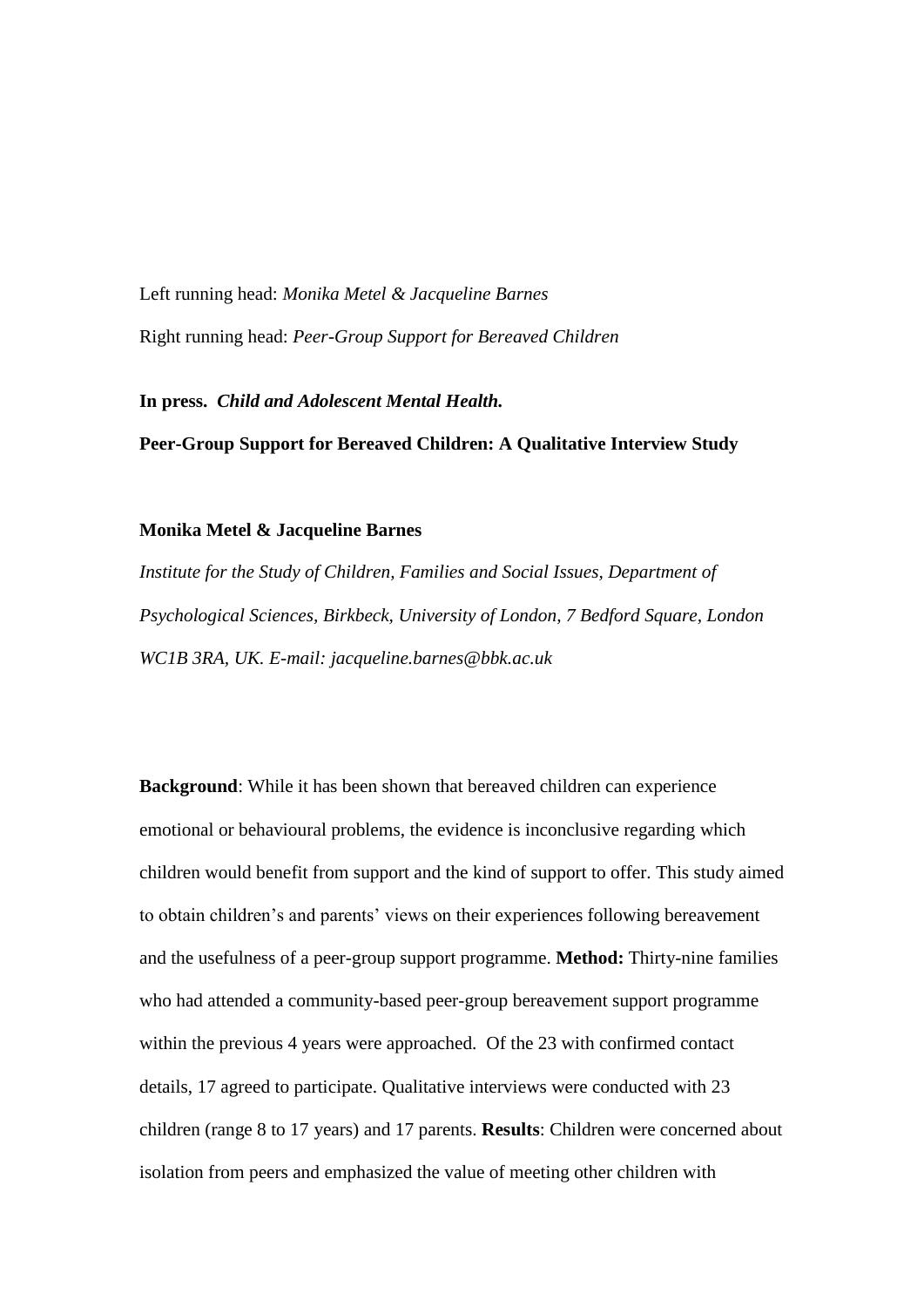experiences of bereavement in the group. Parents were concerned about lack of communication within the home about the bereavement, which continued after the group. Most children and parents would have liked more support, either more groups or an ongoing link. **Conclusions**: Referral to peer-group support may have the potential to improve bereaved children experiencing feelings of social isolation and help them develop coping strategies. Other family-focused support may also be needed for some children.

#### **Key Practitioner Message:**

- Opinions differ about services for bereaved children, with sparse evidence to  $\bullet$ support any particular type of service and few studies using open-ended methods with children
- Bereaved children may withdraw from social interactions with friends from school or the neighbourhood
- Peer-group support from similarly bereaved children can provide the opportunity to shares feelings and issues openly with other children, which may enhance well-being
- Lack of communication within the home about the bereavement was not said to be improved following the group support for most families interviewed **Keywords:** Bereavement; social isolation; support groups; well-being; peers

# **Introduction**

About 20% of bereaved children are likely to show higher than expected levels of psychiatric difficulties that needed specialist services, particularly depression (Dowdney et al., 1999). Experts have debated whether counselling for bereaved children should routinely be offered, which children need support, and the most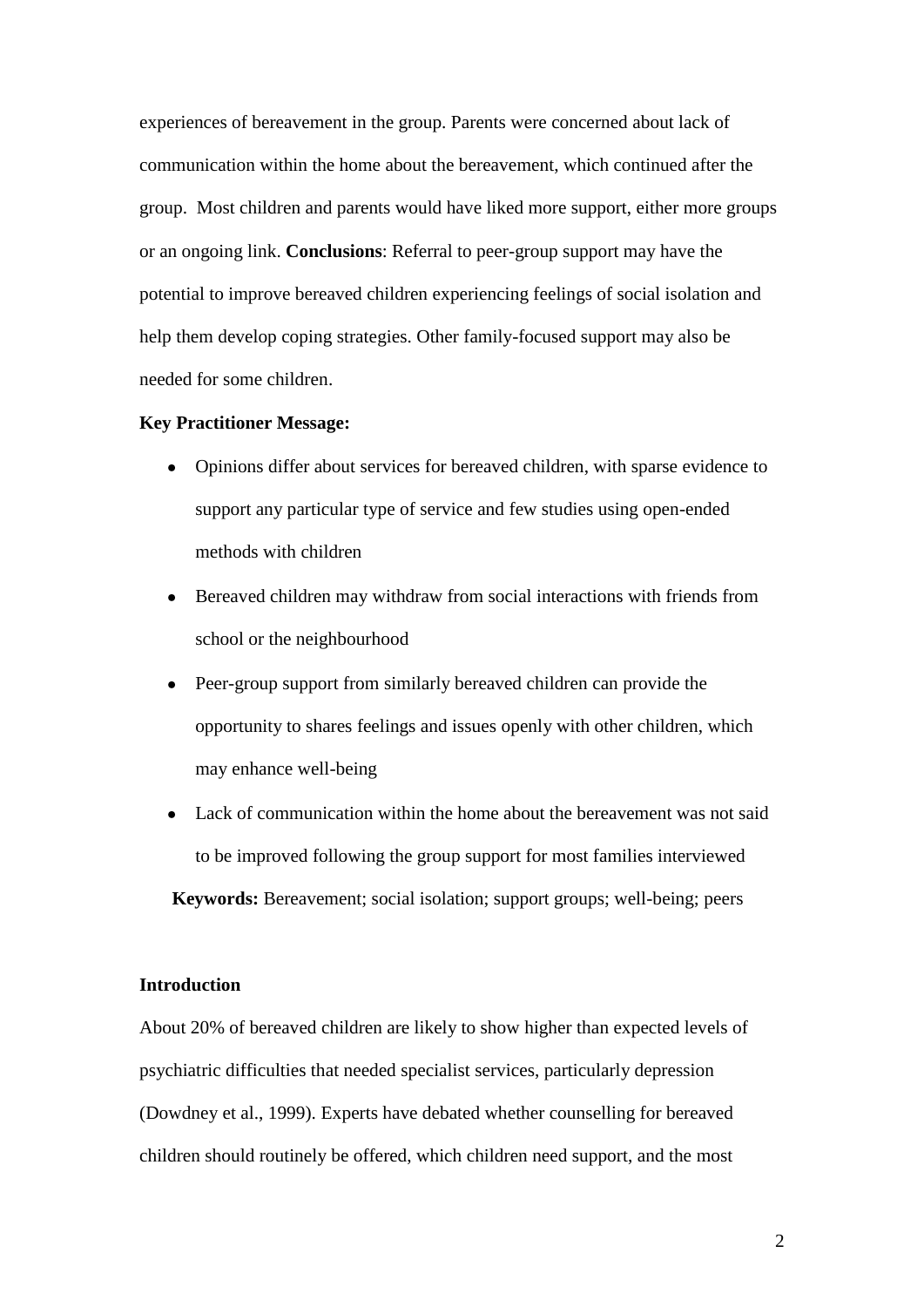effective forms of service (Black, 1996; Harrington, 1996; Wilkinson, 2001). Child bereavement services available in the UK are predominantly family work (86%) or individual child support (62%); they are less likely to be family groups (53%) or child groups (45%; Rolls, 2007). Decisions about the nature and extent of support to offer may be based on what is available locally, with many services provided by the third sector (Rolls & Payne, 2003).

Making informed decisions can be problematic (Braund & Rose, 2001) and clinicians need a good evidence base (Wilkinson, 2001) but the task of evaluating child bereavement services is complex and ethical issues have been raised about RCT studies(McWhinney, Bass, & Donner, 1994). Only one RCT has been conducted with bereaved children (Sandler et al., 2003) while other attempts have failed (Croy et al., 2004; McWhinney et al., 1994). The Sandler et al. trial, conducted in Phoenix Arizona, compared a 12-session manualised group service to self-study of some of the materials. Participants were solicited volunteers and outcomes were structured questionnaires on parental behaviour, discipline, parental and child mental health problems and coping strategies. Improvements were identified in parenting, coping and caregiver mental health, and there were also reductions in mental health problems for girls who had displayed more at the outset.

Evidence-based decision making is further complicated by the diversity of the services examined in existing research, including: one to one sessions and support groups (Sandler et al., 2003; Tonkins & Lambert, 1996; Williams et al., 1998; Zambelli & De Rosa, 1992); residential camps (Stokes, Wyers, & Crossley, 1997); music therapy (Register & Hilliard, 2008); and home sessions(Black & Urbanowicz, 1987). Evaluation methods are also diverse, including case studies(Zambelli & De Rosa, 1992), qualitative interviews (Williams et al., 1998; Wilkinson et al., 2007) and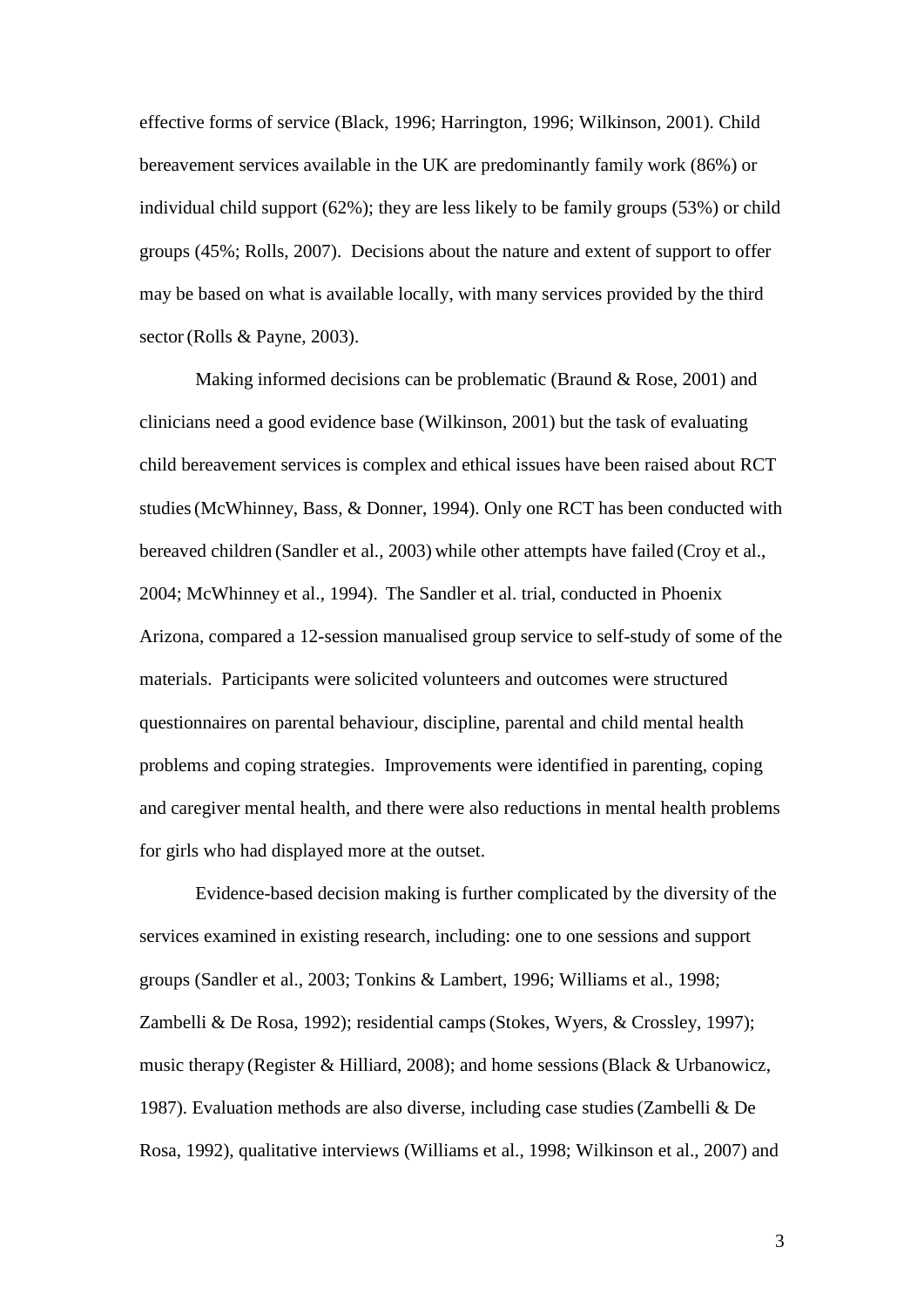self-report questionnaires(Sandler et al., 2003; Tonkins & Lambert, 1996). Qualitative methodologies have been recommended to explore factors that may be pertinent to support (Dowdney, 2000). Post-intervention data on 'what helped' and 'what has changed' are said to be missing (Rolls, 2007).

Group work, which could be a cost effective option when resources are limited, is gaining in popularity (Sandler et al., 2003; Christ et al., 2000). Children are said to benefit from meeting others in a similar situation (Stokes et al., 1997), with reduction in emotional problems(Kitchener & Pennells, 1990; Williams et al., 1998), but most studies have not provided detailed feedback from the children themselves. The current study used semi-structured qualitative interviews with children and parents to explore the perceived impact of bereavement on children of a communitybased bereavement peer-group support service.

#### **Method**

#### *Ethical approval*

Ethical approval was received from Birkbeck College School of Psychological Sciences Research Ethics Committee and then from the executive committee managing the bereavement support service. Parents first gave verbal consent on the telephone for a home visit, having spoken to children and ensuring their interest in participation. Written consent was then obtained from parents and children at the home visit. They were assured of confidentiality both in a written information sheet and again prior to signing the consent form. Jigsaw4U agreed to arrange for clinical support if any child was identified during the research as becoming distressed, though this did not occur.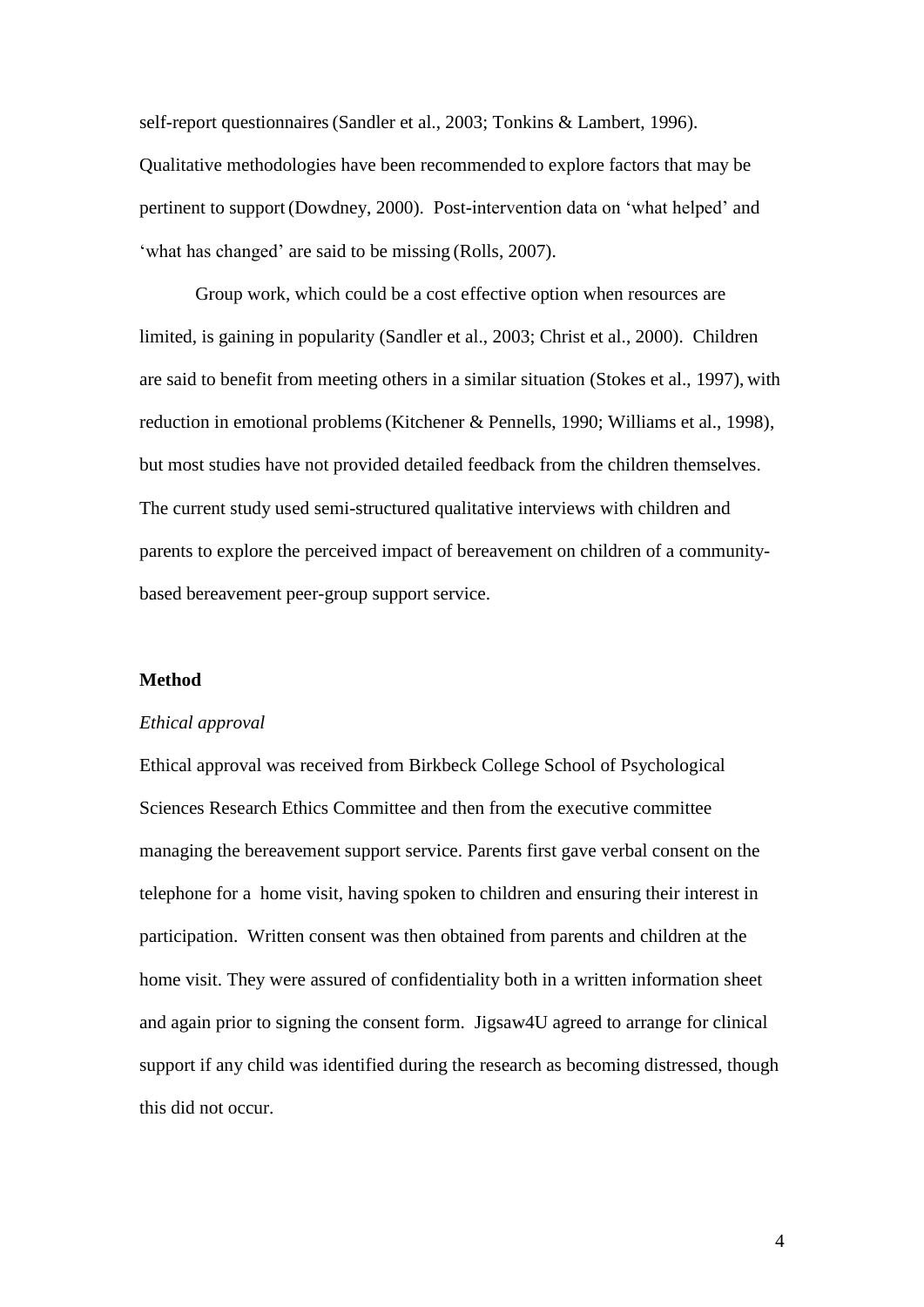#### *The intervention*

Jigsaw4U [\(http://www.jigsaw4u.org.uk/\)](http://www.jigsaw4u.org.uk/) is a community-based charity that offers peer-groups for bereaved families, with separate groups for children under 10 and over 10 years, and parents meeting separately. Each group is run by a paid Jigsaw staff member helped by trained adult volunteers. The ratio in children's groups is on average 1 adult: 2 children; parent groups are run either by two staff members or one staff member and a volunteer. Child group size varies depending on intake from 3-8 members. Groups take place on a week-day evening, last 90 minutes, and run over approximately 6-8 weeks, with a residential weekend in the middle. At the end of each session the leaders of children's groups give general feedback to the parent group on what the children were doing and how the session went, keeping confidential what the children were sharing.

Each child session is structured around an activity designed to open and facilitate communication and to help the participants get in touch with and express their grief. Adults do some of the same activities as the children but with more discussion and sharing of experience and feelings. Examples of activities:

- 1) Memory boxes: participants cut pictures from magazines and use stickers to decorate boxes to celebrate the memory of the deceased person. They are encouraged to bring something that belongs to or is associated with that person to the next session, when they share what they have put on and inside the boxes.
- 2) Salt jars: children and adults are asked to think of different memories and times with the person who died and give each a colour (e.g. yellow for holiday, blue for football matches, white for skiing), then rub coloured chalks into salt and pour differently coloured layers into the jar. Sharing follows.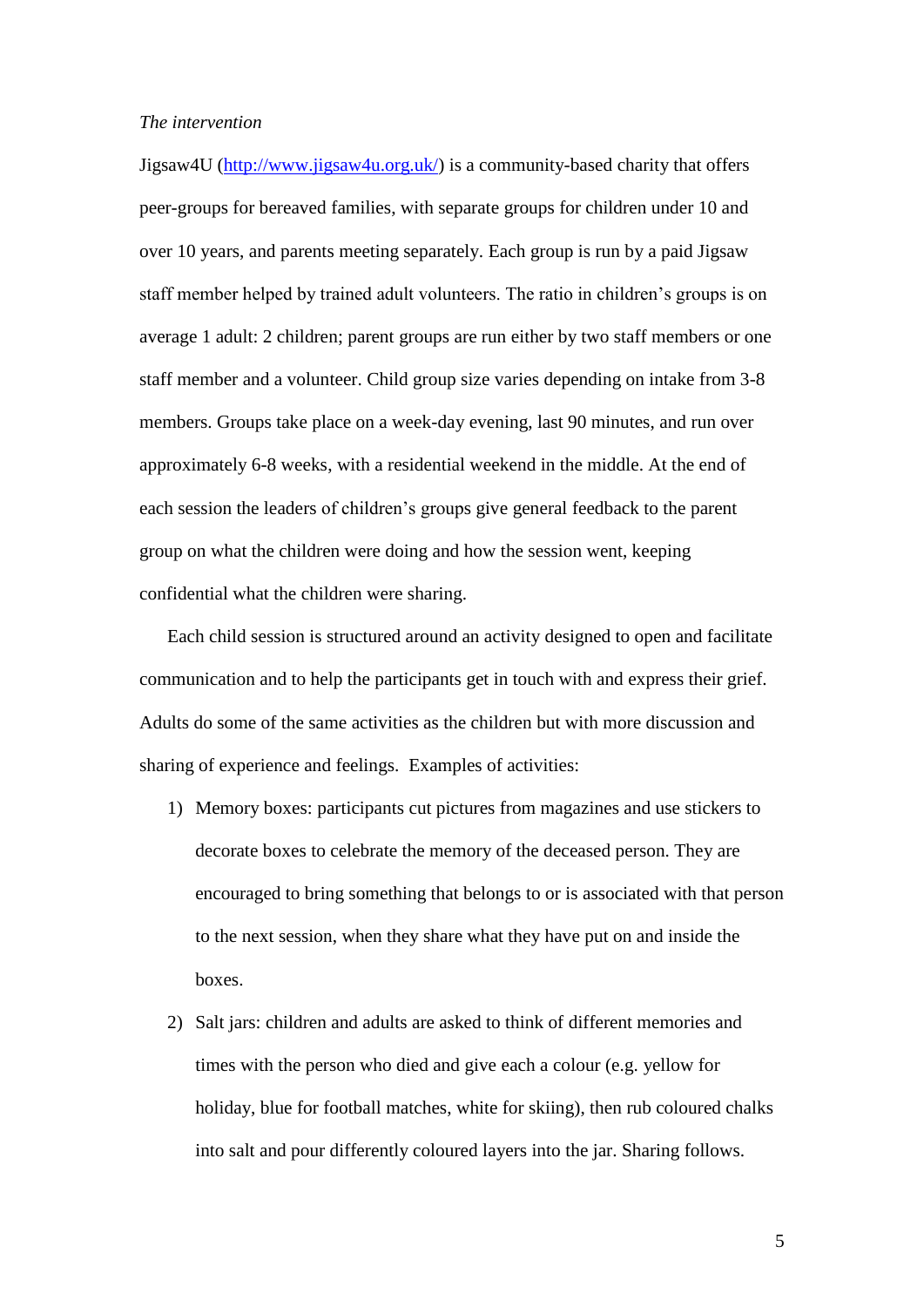- 3) Anger wall: participants make a list of things they feel angry about or write a letter, then attach it to a tarpaulin wall and are given wet pieces of clay to throw at it until their list falls down. They can scream if they wish.
- 4) Tesco Tantrum: modeled on children's tantrums in supermarkets, all are encouraged to lie on the carpet, think of something they are angry about, punch their fists and stamp their feet and scream at the top of their voices until they feel they have had enough.

# *Participants*

*Recruitment.* Eligible families had children currently between 8 and 17 years who had experienced the death of a parent or sibling and had used the programme between January 2004 and May 2008. Families attend a minimum of 6 months after bereavement and were considered eligible if they had finished the programme at least 6 months prior to the study. To maintain confidentiality, the programme approached them by letter, with follow-up phone calls after 2 weeks. If they were interested their name was passed to the researcher who telephoned to make an appointment to describe the study and ask for written consent. Of the 39 meeting the criteria, 4 responded positively to the letter. Of the remaining 35, 19 telephone numbers were available and a further 13 agreed to participate, while 6 refused. Reasons for refusal were: wanting to move on; not re-opening old wounds; or lack of time. Thus the final group of 17 represented 74% of those with complete contact details and 44% of the identified eligible group. While modest, this compares with other studies of bereaved families. For example Sandler et al. (2003) recruited 36% of eligible families to their study. The majority without current telephone numbers had used the programme 3 or 4 years previously and may have moved to new homes. To retain complete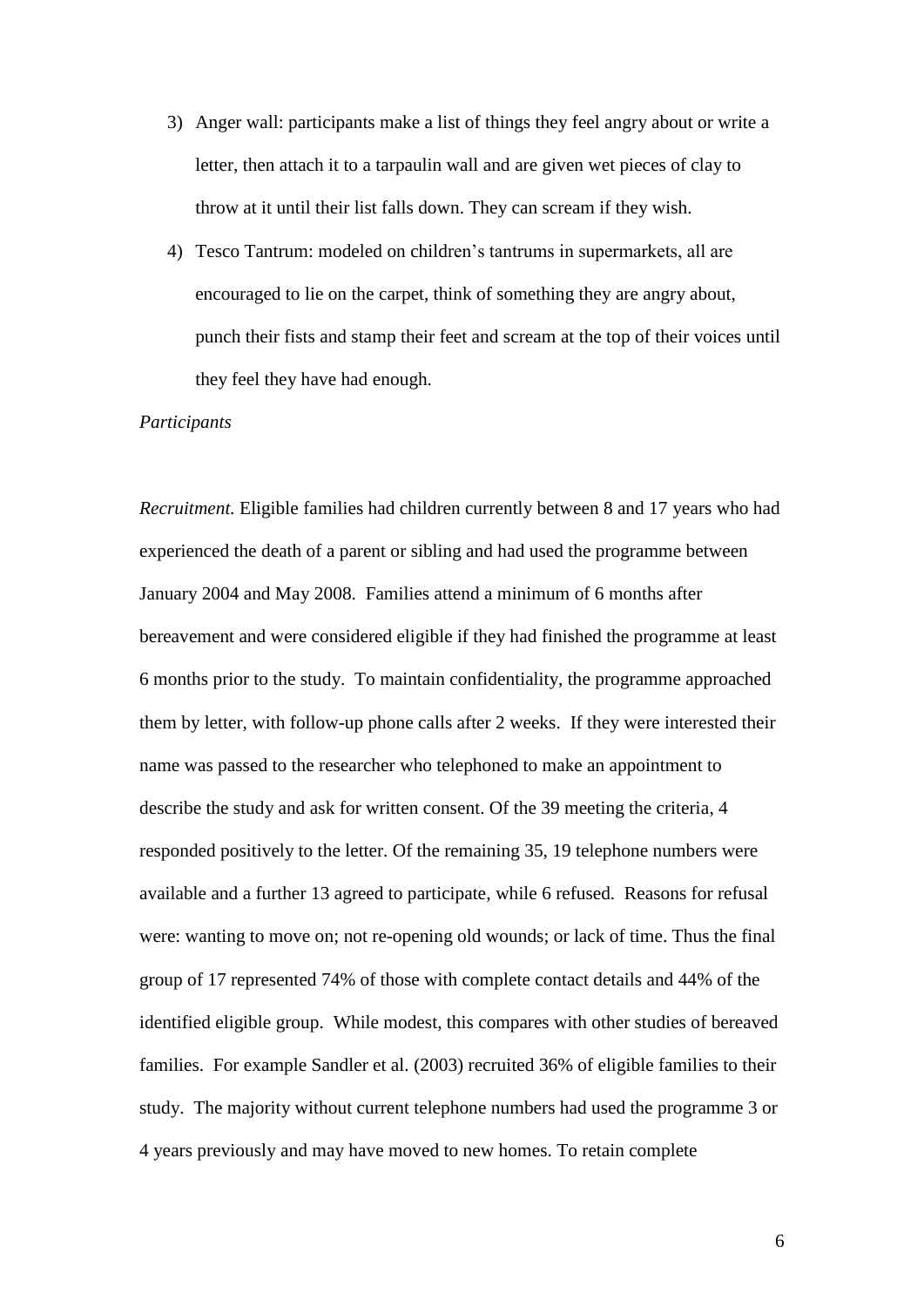confidentiality no background information was made available about the families who were approached but who did not take part other than the date that they had used the programme.

#### *Study population*

Seventeen families with 25 children (15 girls and 10 boys) participated; 17 parents were interviewed (14 mothers, 3 fathers) and 23 children. At the request of their parents, two children, both 9 years old, were not interviewed. The mean child age was 12.5 (range 8 to 17). For 16 families children experienced the death of a parent (13 fathers, 3 mothers) and in one case the death was of a much older sibling. Causes of death were: cancer (7); sudden death (8; e.g. brain aneurysm, stroke, heart attack); one drug overdose and one suicide. The mean time since the bereavement was 2.7 years, with all but two between 1 and 5 years. Two of the older children had experienced the bereavement 8 years previously, but had only attended the bereavement service recently, approximately one year before the interviews in each case. The time since taking part in the support ranged from 6 months to 4 years, with a mean of 2.0 years. Systematic information about referral reasons was not made available but, based on information provided spontaneously in interviews, referrals came from various sources, including schools, social workers, local churches, or were self-referrals by parents who had heard of the support through word of mouth or by Internet search. The families were predominantly middle class or professional (12) with 5 parents in working class occupations. Three of the 17 families had minority ethnic backgrounds.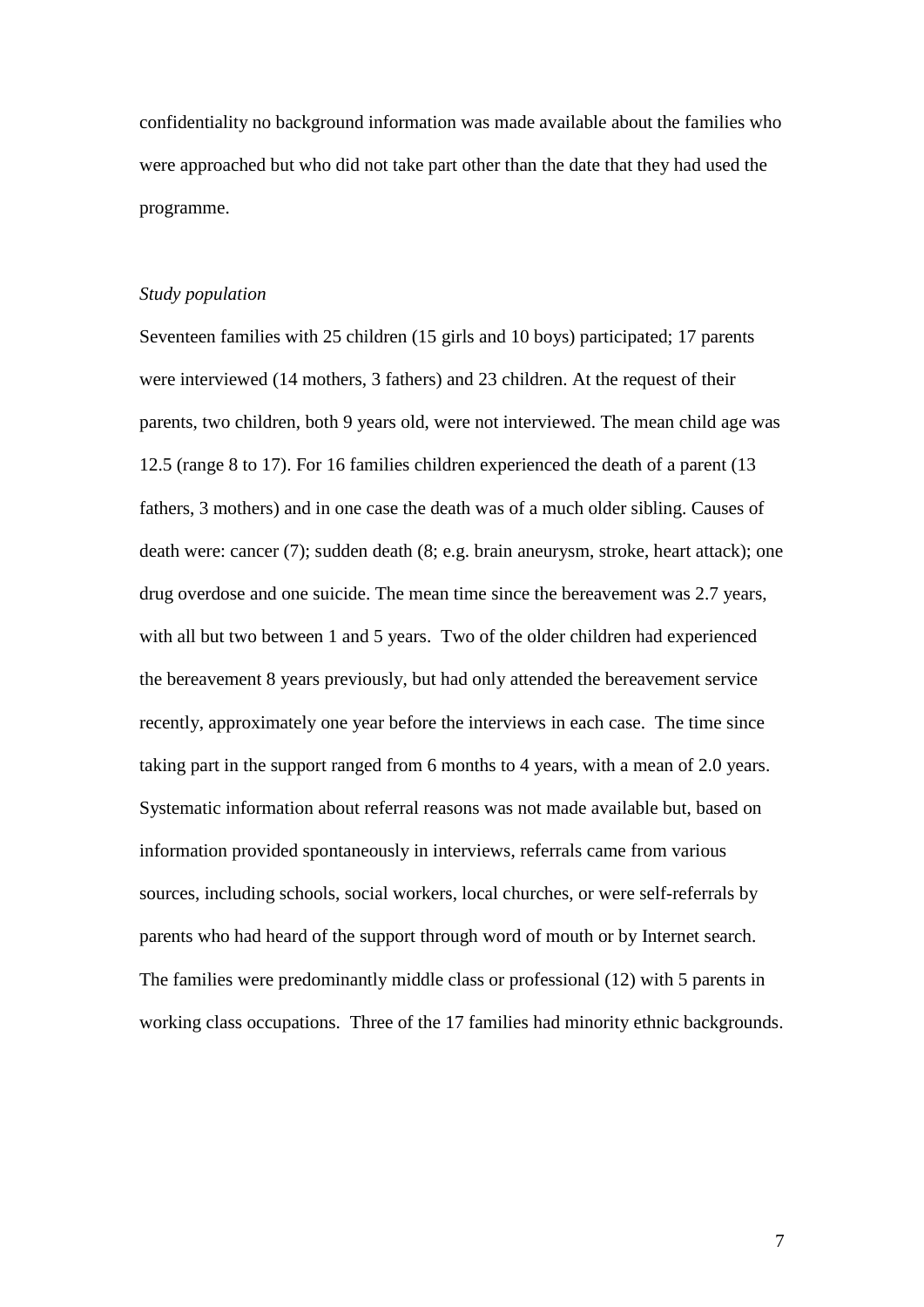# *Interviews*

Open-ended interviews were conducted separately with children and parents except for two families where parents wished to be present for the child interviews. All were conducted by the same interviewer (MM) who had recently received the training to be a volunteer for the programme and was also trained in the conduct of qualitative interviews. She had not taken part in the support provided to the respondents. Schedules for children and parents were developed by both authors based on existing literature and covered prompts about the same topics: school functioning; relationships with peers; emotional or behavioural problems; self-esteem; family life; and the relevance of the group support to any of these. Questions were simple so that they could be used with children across the age range and included such ones as: 'Has Jigsaw4U been helpful for the time you spend at school or with friends?' 'Has it been helpful for anything about home life?' They were asked about any other support received either before or after the groups, and their recommendations for modifying the Jigsaw4U support. All interviews were recorded and transcribed.

#### *Analysis*

Interpretative phenomenological analysis (Smith & Osborn, 2008) was conducted jointly by the authors to identify emerging themes. Transcripts were read and the lefthand margin used to identify emergent themes. Themes are modified as each transcript is read and, where relevant, clustered together. Emergent themes were discussed and refined to arrive at consensus for a final coding framework covering the impact of the bereavement and the impact of the support service (see Tables 1 and 2). A modified form of content analysis (Silverman, 1993) was then used to quantify the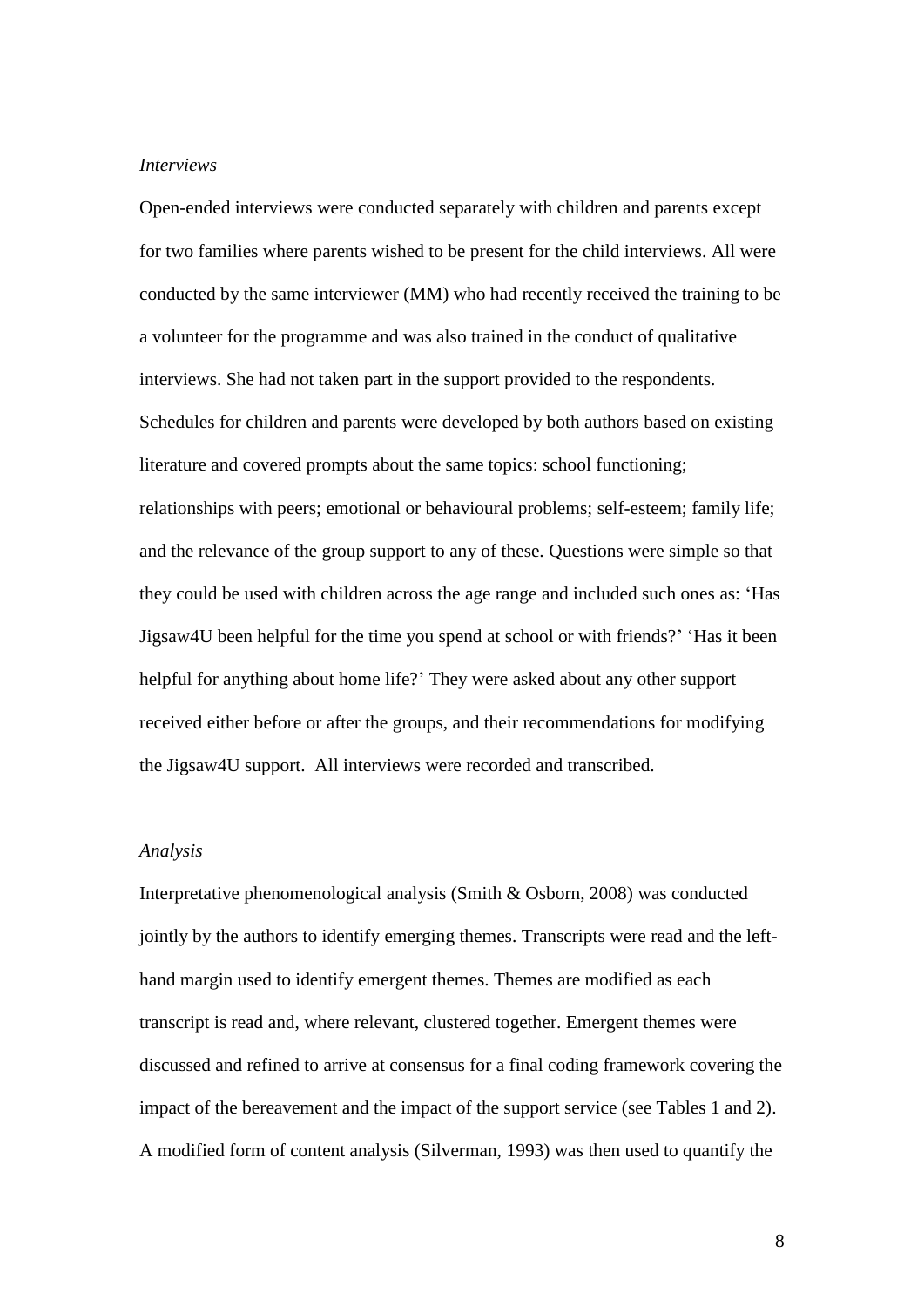presence of remarks pertaining to each theme at least once in each child and parent interviews. Given the small sample size the results are not considered in relation to child gender or child age. However, respondents are identified after quotes by: Family ID (1 to 17); the respondent (mother, father, girl, boy); and the child's age at the time of being interviewed (see Tables 1 and 2). To ensure confidentiality the child's age at the time of the bereavement is not given.

# **Results**

# *Perceived impact of bereavement*

*Socio-emotional problems:* Reflecting previous research, a substantial number of the children (18, 78%) described socio-emotional difficulties subsequent to their bereavement, noted also by three-quarters of their parents (13, 76%) (see Table 1). Anger or aggression was the most frequently mentioned problem, by both children and parents was. Depression or sadness was more often reported by children but not parents and similarly, but less often, feelings of guilt or blame were more likely to be mentioned by children (see Table 1).

# Table 1 about here

#### *Poor communication at home*

Limited or no communication between parent and child at home about the bereavement was noted by almost two-thirds of the parents (11, 65%) and by just over one-third of the children (9, 39%) (see Table 1). Some parents described this as the reason they had gone to the support service. A similar proportion of parents (12, 71%) commented on the child not showing distress at the time of the bereavement, also noted by some of the children (5, 22%; see Table 1). Attempts by parents to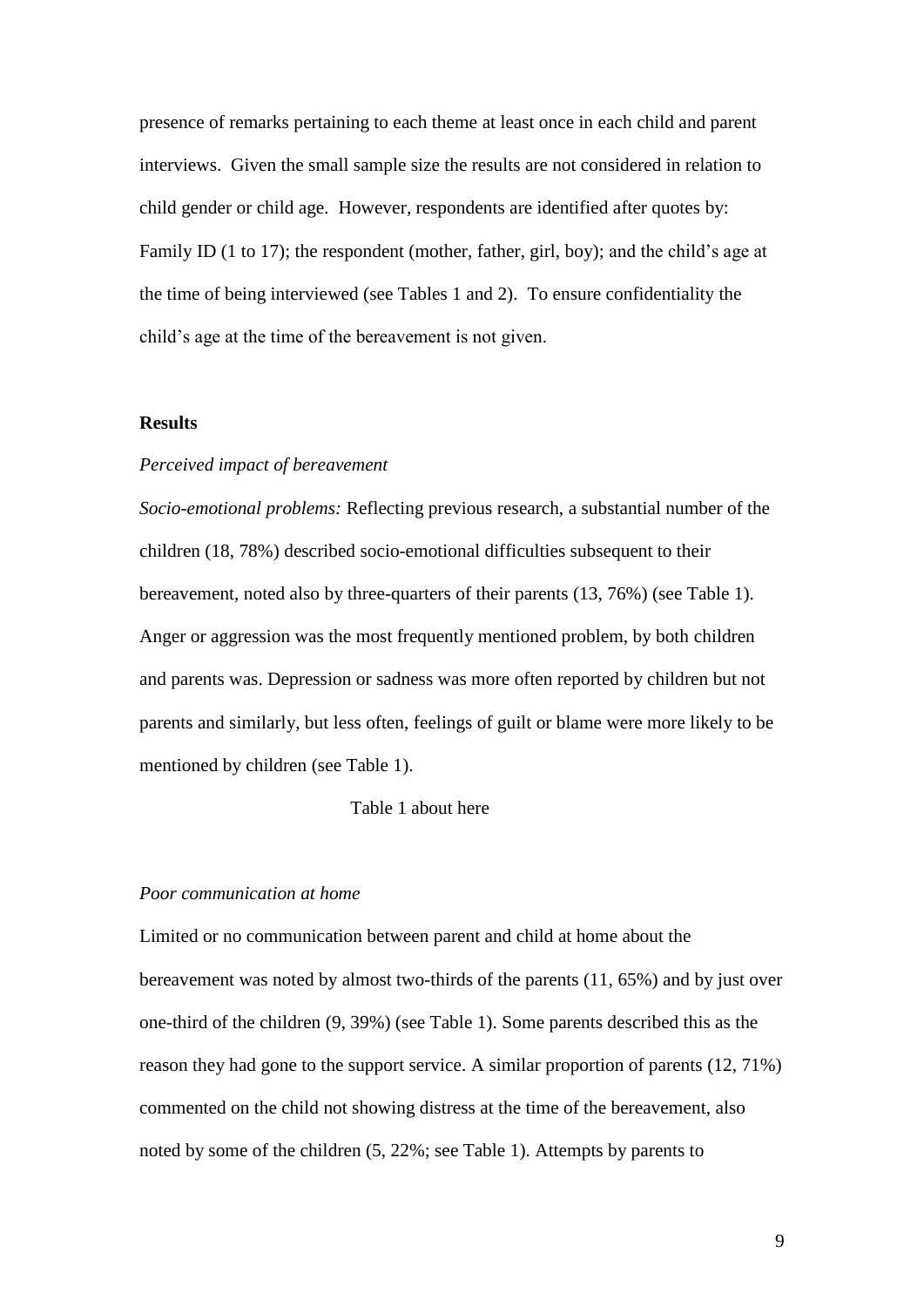encourage talk could reportedly lead to children indicating that they had no wish to discuss their bereavement. Several children commented that the main reason they did not talk about their bereavement at home was to avoid upsetting the remaining parent and that they did not have strategies for dealing with the distress that might ensue.

### *Isolation from peers*

Almost half the bereaved children interviewed said they had experienced problems with their peers (11, 48%) (see Table 1), that bereavement had left them feeling 'set apart' from peers who had not experienced the death of a family member, resulting in the avoidance of or awkwardness in social interactions: 'Part of me wanted to tell everyone but part of me didn't, just in case I got upset or made other people feel worse' (F10, girl 14). It also proved difficult when other children talked about their own families and enjoyable family events. The fact that peers who had not experienced bereavement were avoided could result in a strong sense of isolation. Withholding information from peers was not always known about at home, being mentioned by only one-third of parents (6, 35%). One mother discovered that her sons had not discussed their bereavement at school when she explained to another parent why she was asking her to give them a ride home. A small number of children (3, 13%) also mentioned that they had experienced bullying from peers after the bereavement (see Table 1).

### *Perceived impact of the intervention*

*Share experiences with peers who understand.* Half of the children (14, 52%) mentioned that the main benefit of the group support for them was meeting other children who had similar experiences, which enabled them to talk more openly and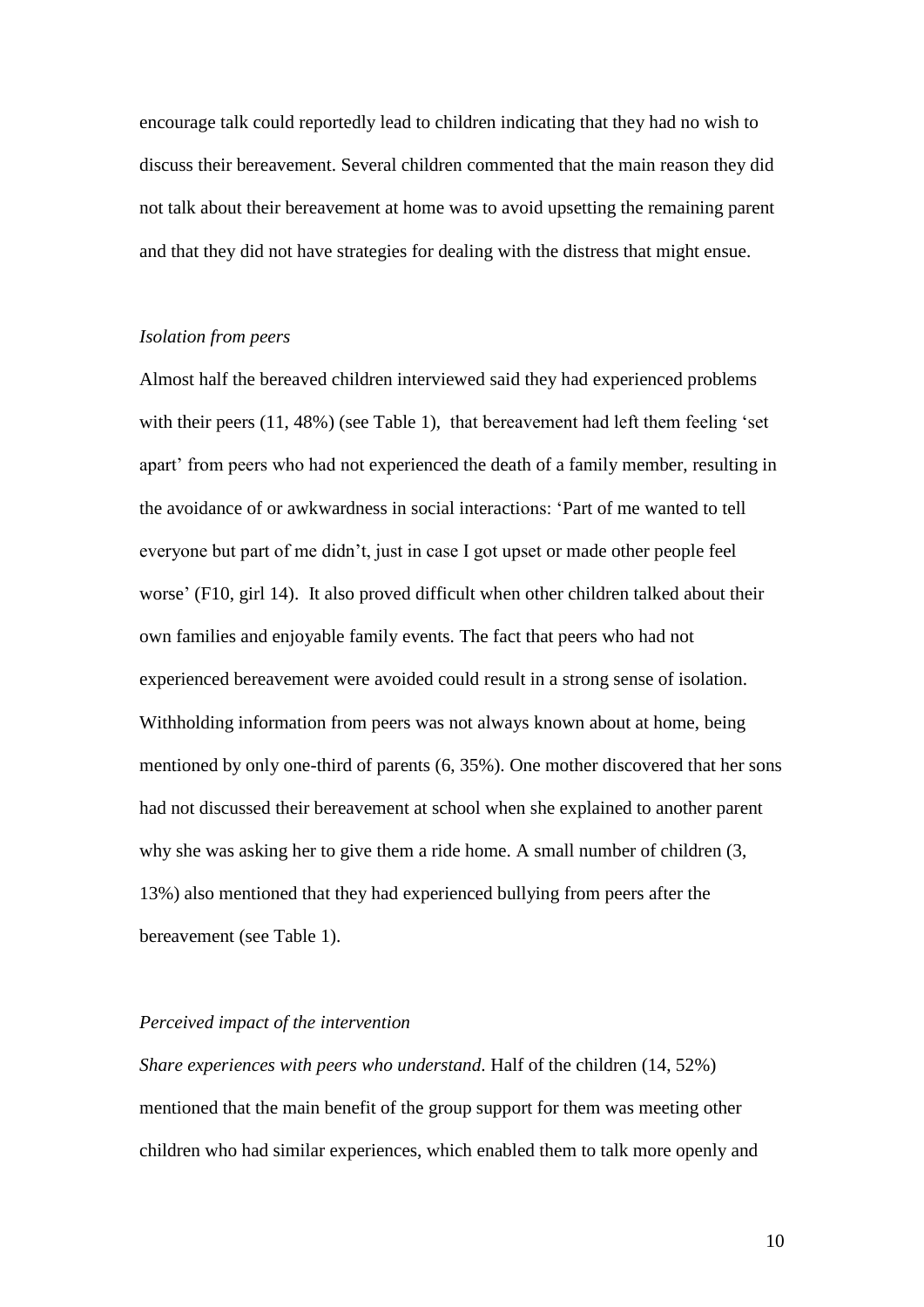feel less isolated (see Table 2). A similar proportion of the parents (9, 53%) also identified this as an important outcome of the group support (see Table 2).

[Table 2 about here]

# *Develop strategies for dealing with emotions*

Another frequently reported outcome, mentioned by just under half the children (10, 43%; see Table 2), was developing strategies to deal with their emotions and being more open about their feelings regarding bereavement. Some specifically mentioned the way that it had helped them express anger, a key focus of many of the activities.

### *Keep a positive memory alive*

Almost one-third of the children (7, 30%) mentioned that the group support helped them to think in a positive way about the deceased parent and to recall good times that they had shared, which was a particular issue for some if their parent had been ill for many years. Parents did not mention this at all.

### *Communicate more freely at home*

Only a small number of children (4, 17%) said they talked more freely to family members after the support, and no parent mentioned this as an outcome of the support (see Table 2). If it did occur, it was perceived to be important, as illustrated by a girl who had been bereaved 8 years earlier: 'We opened up to each other a lot more, we dealt with our problems and I think are now at the same level' (F5, girl 17).

# *Lack of impact*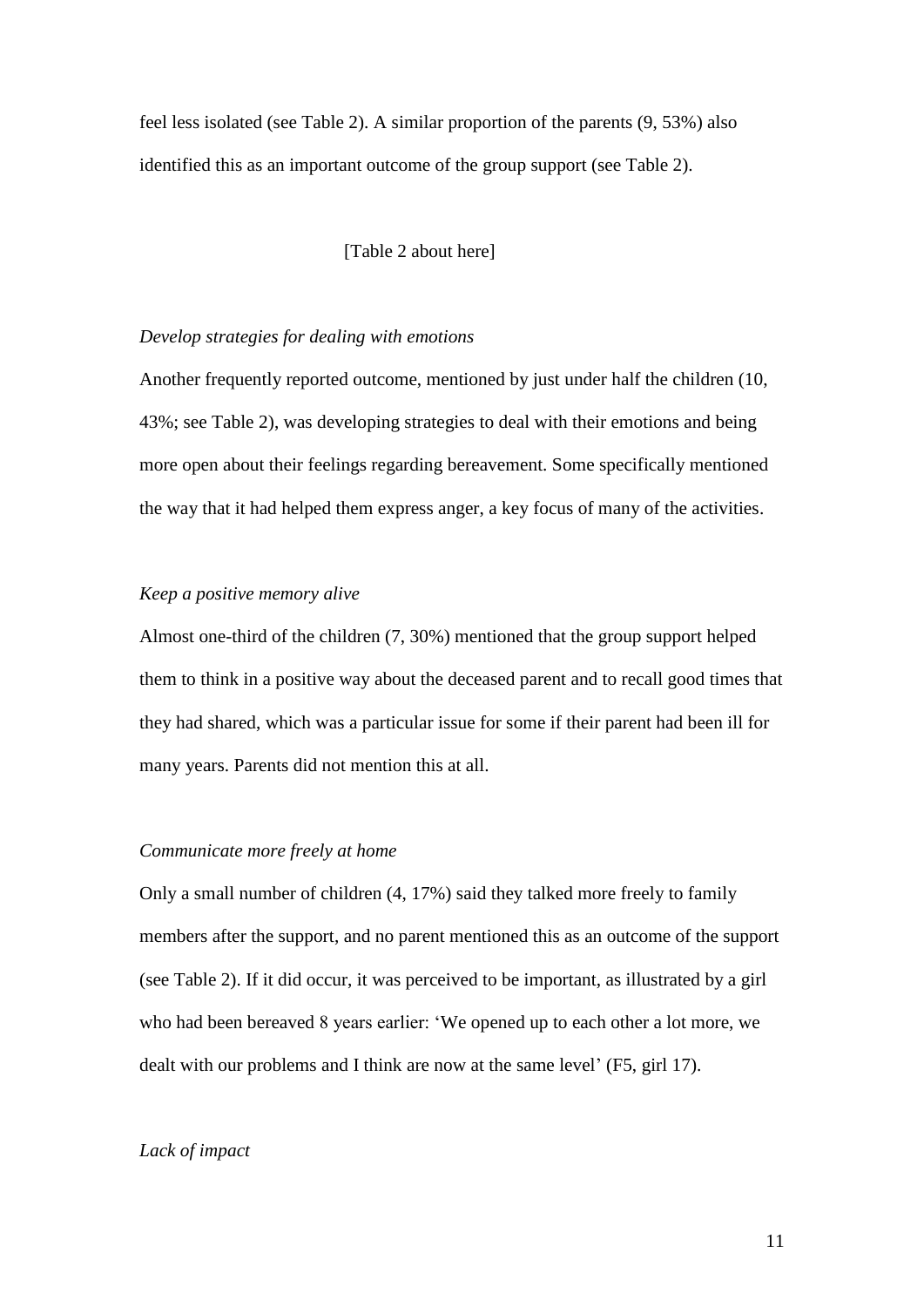Some problems were said to have continued after the six sessions had ended. The presence of ongoing feelings of anger was mentioned by two children and four parents (see Table 2).

#### *Programme not sufficient*

The need for the programme to provide more contact was mentioned by just under half the children (10, 43%) and by the majority of parents (14, 82%; see Table 2). Suggestions included increasing the number of sessions or keeping to six sessions but with the possibility of on-going contact as a 'life-line'. They wanted to be weaned off gradually, according to the children's needs and progress, rather than being linked to a programme cut-off point. Other suggestions were to have regular but more widely spaced meetings (e.g. 3- or 6-monthly) or returning for further sessions after the programme's completion. Only two families indicated that the support had been sufficient: 'I think the course was good and it wasn't too long, which is good, because you don't want to get tied down with constantly being reminded of what you have gone through' (F14, boy 14).

#### **Discussion**

The strength of this study is that young people were asked directly about their experiences following bereavement and both they and their parents appeared to appreciate talking freely. For the most part even the younger children were able to talk about their experiences, although the open-ended interview technique is more likely to elicit rich material from teenage children than younger ones.

Their descriptions of emotional and behavioural problems are not surprising in the light of previous research (Dowdney et al., 1999) and possibly also reflect the fact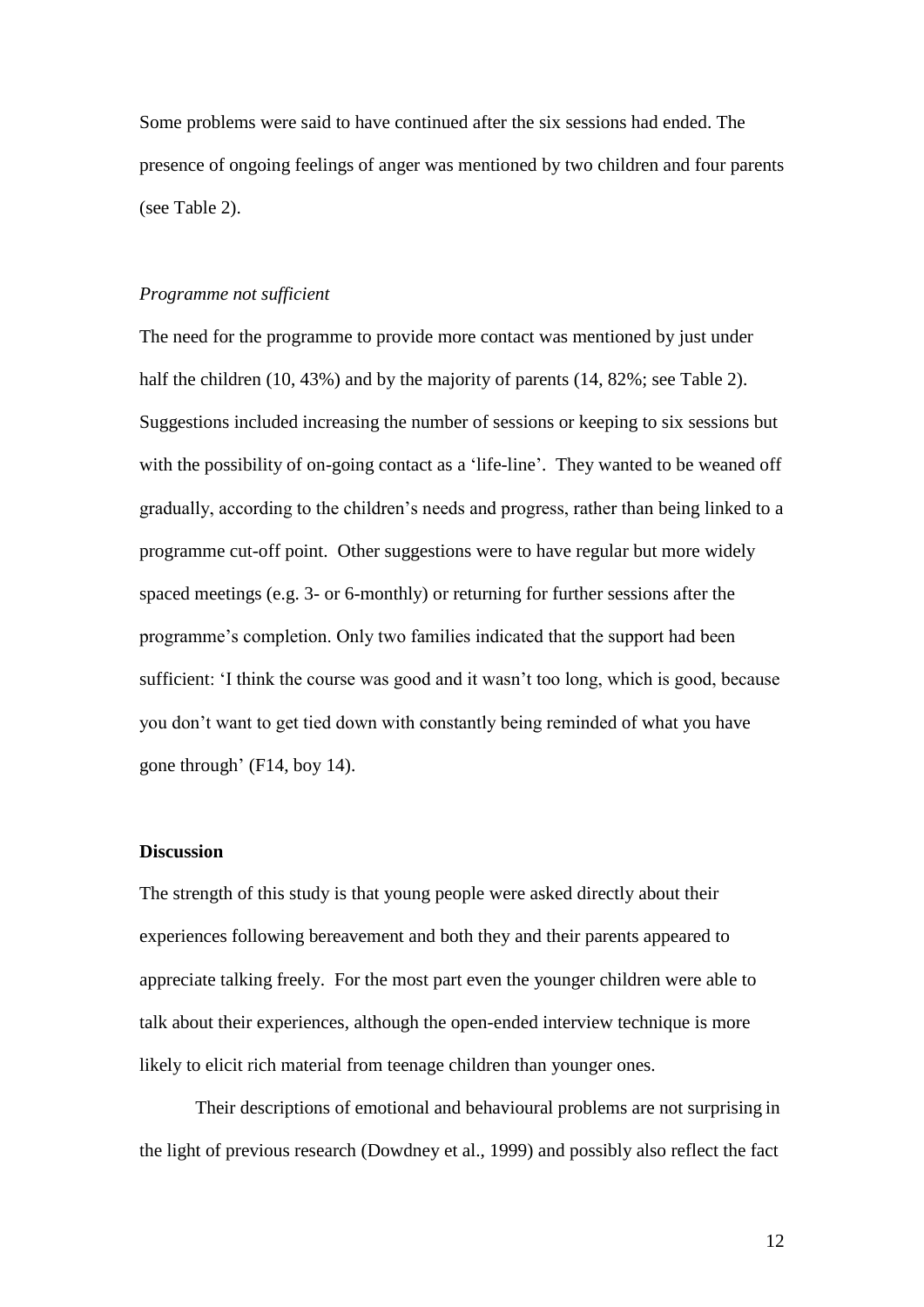that these children had aroused concern and all had been referred to support services. It is encouraging that many children reported that they developed ways of coping with these difficulties through attending the group support. Nevertheless, reducing the extent of adverse emotions was not reported as the primary outcome of the service for most of the children, some of whom had received clinical services at some point for socio-emotional problems.

The most common perceived benefit of the group, according to the children and their parents, was the social interaction with other youngsters who had experienced bereavement. These children were said to understand the thoughts and feelings being described, were sometimes able to offer good advice about coping, but most importantly, through their friendship, the children described feeling less isolated and different. This confirms the findings of studies using structured questionnaires or relying exclusively on parent report (Wilkinson et al., 2007; Williams et al., 1998). The importance of peer relationships for children's well-being in the context of other family difficulties such as parental discord is well documented (Wasserstein & La Greca, 1996) but in a circumstance such as the death of one's parent the usual peer group may not be able to provide the kind of relationship that could help a grieving child.

Children indicated that opportunities to talk to their existing peer group about their bereavement, or how they felt, were limited and they were likely to avoid social interactions with friends. This peer-group support, currently not the most frequently offered type of bereavement service for children (Rolls, 2007), provided them with the opportunity to express some of their anxieties and stresses and to talk freely with other youngsters. However, over the long-term it is likely that they will benefit from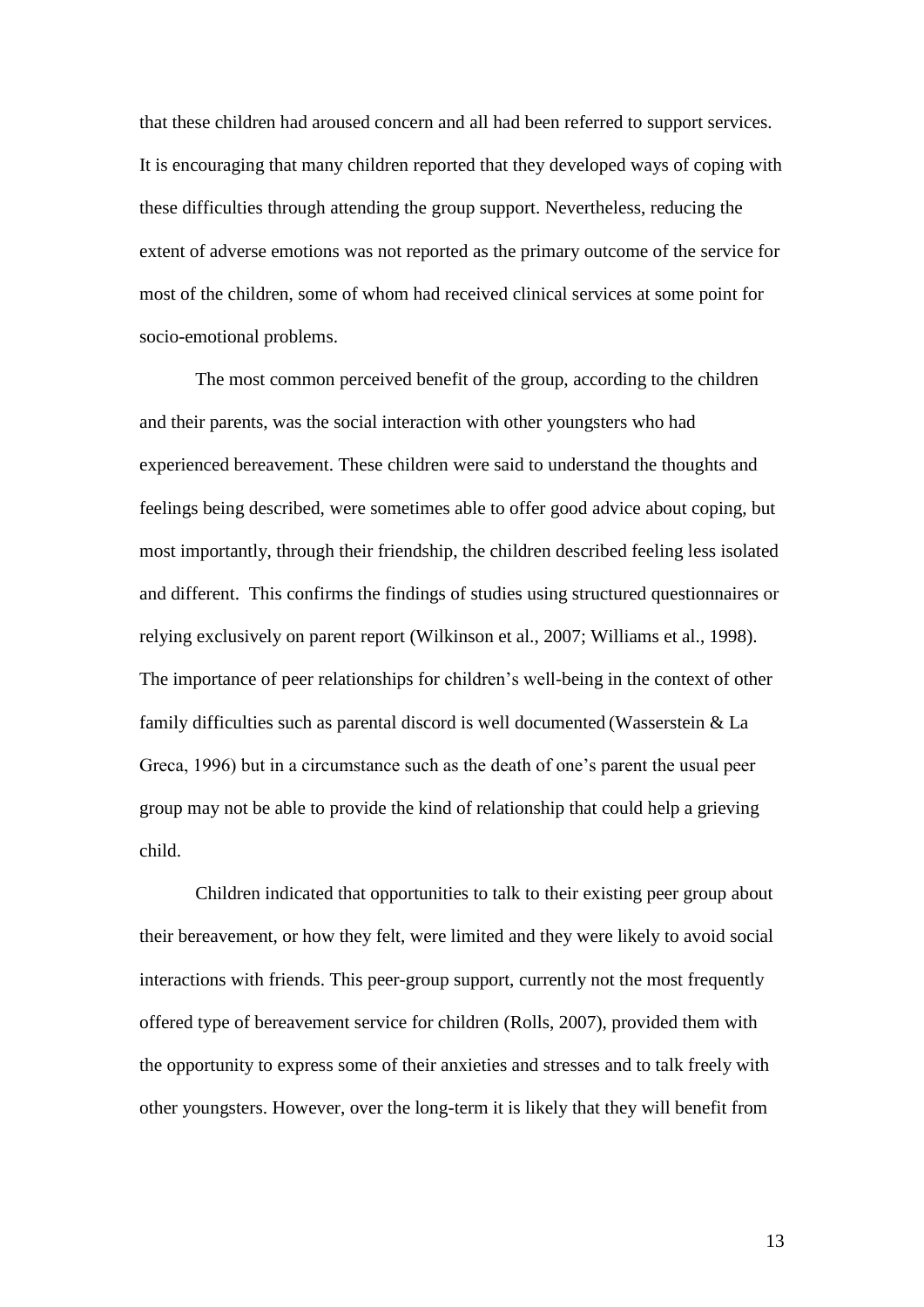strategies to help them re-engage effectively with other peer groups at school or in their neighbourhoods.

It is important to note the perceived limitation of group support in relation to family communication. The intervention was said not to have made much of an impact on child-parent communication about the bereavement or on children expressing distress freely at home despite many parents mentioning it as a concern; indeed, for some, the primary reason for attending the service. Black and Urbanowicz (1987) found that a favourable outcome following bereavement in terms of mental health was related to children having cried and talked about the deceased person. The activities presented in these group sessions encourage children to express their emotions freely in this relatively safe setting with similarly affected peers and they describe doing so. However, joint sessions with parents – either in groups or as families – may help parents and children express their strong emotions together. Parents described being more attuned to children's anger than to their sadness and a number of the activities focus on releasing anger. Over the long term, far more openness about a range of emotions, particularly sadness or depression, may allow parents to provide the ongoing support that their children are likely to need, and ways to foster this may have to be developed.

Most of the respondents indicated that the provision of support had been too brief and the service lacked the capacity to keep open a means of 'touching base' should a difficulty arise. Keeping to a relatively low number of sessions reflects, in part, third sector provision that is reliant on funding that may fluctuate (Rolls & Payne, 2003). A brief intervention can be made available to more children and families. However, other bereavement support is also time-limited so that the participants will be able to say 'goodbye' and gradually re-integrate more effectively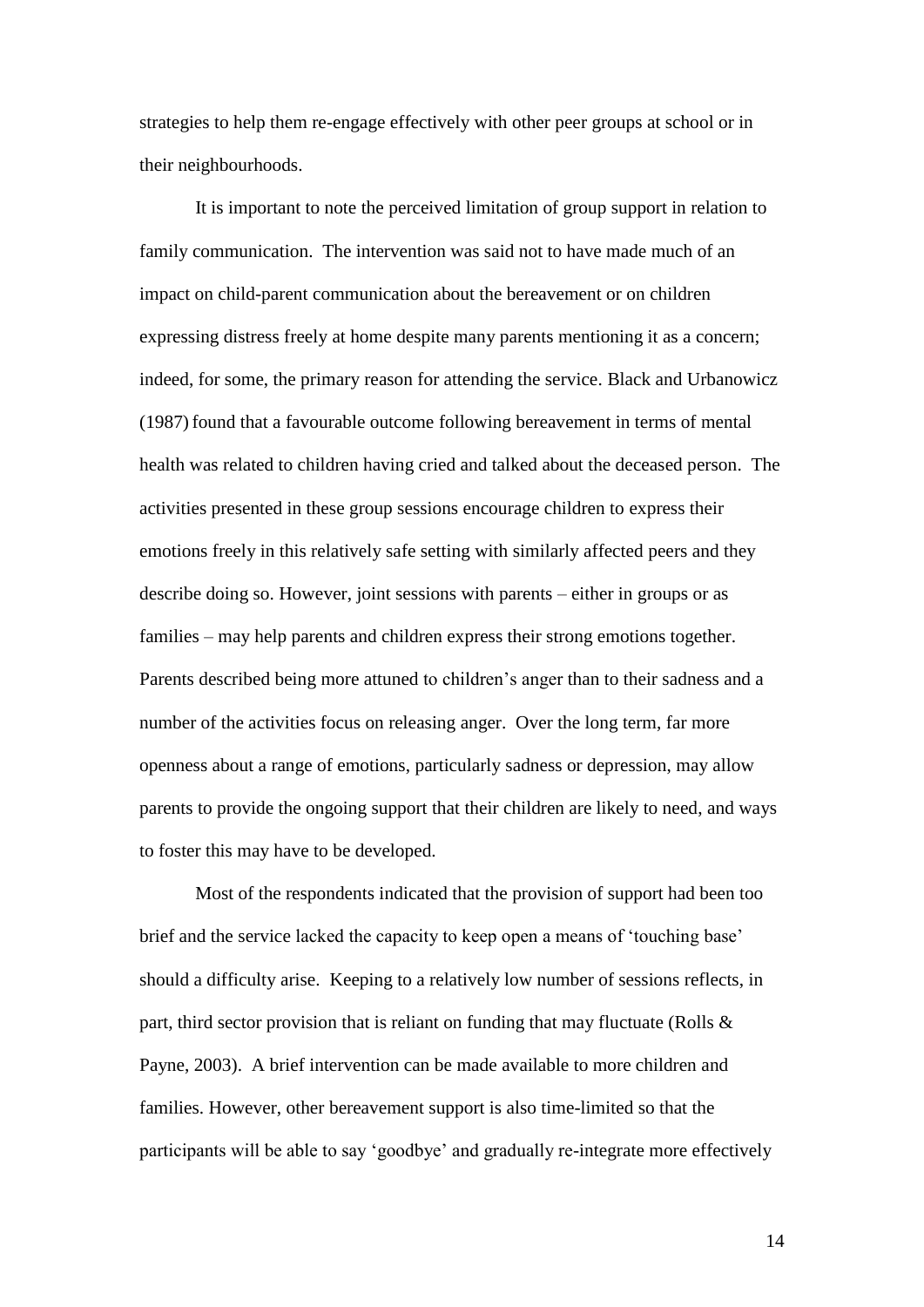with other aspects of their lives. The remarks made by these children and parents indicated that this was sometimes a challenge.

This study has several limitations. The group is selective in that all had been referred to and then taken up the offer of group support from one particular service and, typical of other research with bereaved families (Sandler et al., 2003; Wilkinson et al., 2007), the proportion agreeing to be interviewed was less than half those eligible. Those who declined either directly or indirectly by not responding to the letter may have different ideas about the intervention. It must also be kept in mind that bereaved children are a heterogeneous group, and for many this kind of experience may not be necessary or useful. Those not referred may have different needs or be coping well without any service.

The number of interviews is small, although this is not uncommon for this type of analysis (Smith & Osborn, 2008), focussing on the perceptions and understanding of a particular group. One final limitation is the variable amount of time that had elapsed since the support, and since the bereavement. All the families were recruited from one location so it was necessary to recruit from groups that took place over several years. The respondents had varying amounts of time to process their thoughts, but this does reflect families coming to this type of service, who do not all enter the support soon after bereavement, some coming 6 or 7 years after the death. The limitations notwithstanding, this study heard from the children directly and in detail and can provide useful insights into the kind of difference that this form of peergroup support can and cannot provide. Their comments highlight the impact that bereavement can have on children's social interactions with peers. Future research might explore why family communication appeared to be relatively unaffected by this particular service and what other strategies might be more effective in that respect.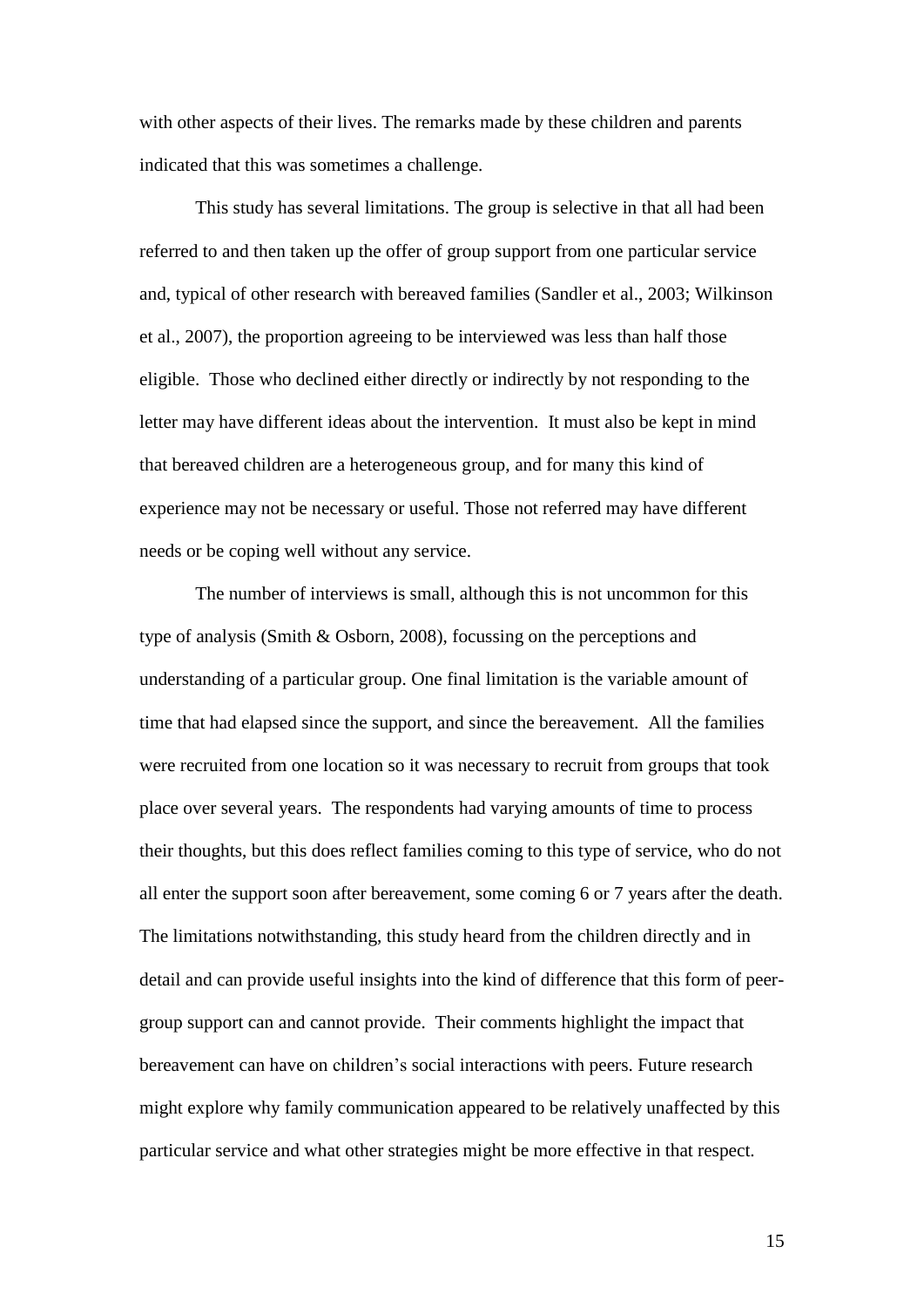For example, peer-group support could be offered in rigorous trials as a stand-alone service or with individual and family support so that the most effective range of bereavement services can be made available for those children who need them.

### **Acknowledgements**

We are indebted to the Jigsaw 4U bereavement support service for their collaboration in this research and to all the parents and children who took the time to talk about their experiences of both bereavement and of the support they received. The interviews were conducted by the first author in partial fulfilment of a BSc in Psychology at Birkbeck, University of London and she was supported in part by a bursary from the Richard Reeve's Foundation.

# **References**

- Black, D. (1996). Childhood bereavement: Distress and long-term sequelae can be lessened by early intervention. *British Medical Journal, 312,* 1496.
- Black, D., & Urbanowicz, M. (1987). Family intervention with bereaved children. *Journal of Child Psychology and Psychiatry, 28,* 467-476.
- Braund, J., & Rose, J. (2001). Bereavement education for childcare professionals. *Journal of Child Health Care, 5,* 66-70.
- Christ, G., Raveis, V., Siegel, K., Karus, D., & Christ, A. (2000). Evaluation of a preventive intervention for bereaved children. *Journal of Social Work and End Life Palliative Care, 1,* 57-81.
- Croy, P., Wilkinson, S., Barnes, J., & King, M. (2004). *A prospective evaluation of a new child bereavement support service*. London: Report to the Health Foundation.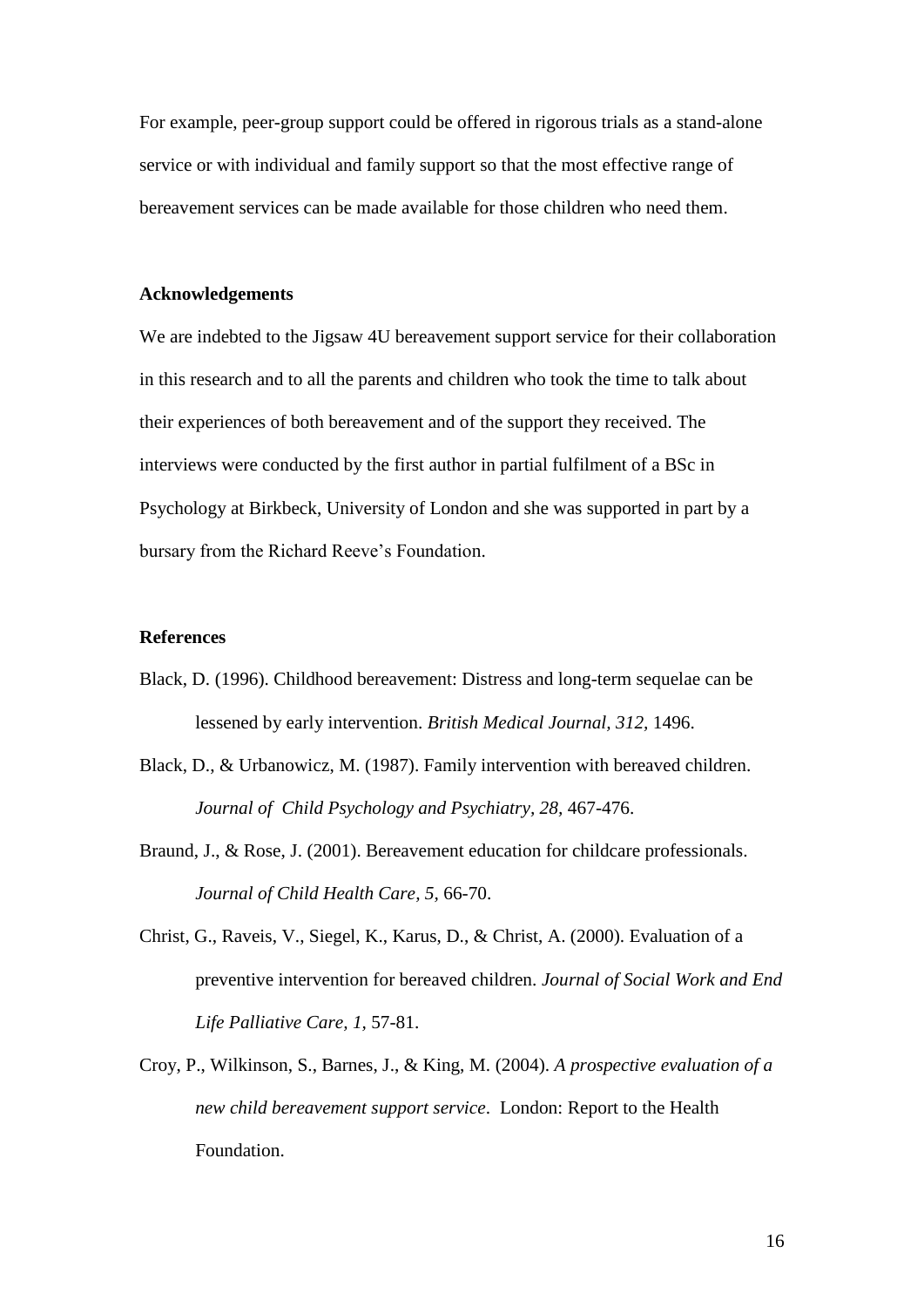Dowdney, L. (2000). Annotation: Childhood bereavement following parental death. *Journal of Child Psychology and Psychiatry, 41,* 819-830.

- Dowdney, L., Wilson, R., Maughan, B., Allerton, M., Schofield, P., & Skuse, D. (1999). Bereaved children: Psychological disturbance and service provision. *British Medical Journal, 319,* 354-357.
- Harrington, R. (1996). Childhood bereavement: Bereavement is painful but does not necessarily make children ill. *British Medical Journal, 313,* 822.
- Kitchener, S., & Pennells, M. (1990). Bereavement group for children. *Bereavement Care, 19,* 30-31.
- McWhinney, I.R., Bass, M.J., & Donner, A. (1994). Evaluation of a palliative care service: Problems and pitfalls. *British Medical Journal, 309,* 1340-1342.
- Register, D.M., & Hilliard, R.E. (2008). Using Orff-based techniques in children's bereavement groups: A cognitive-behavioral music therapy approach. *The Arts in Psychotherapy, 35,* 162-170.
- Rolls, L. (2007). *Mapping evaluation of UK childhood bereavement services: Executive summary*. Cheltenham: University of Gloucester. [http://www.childhoodbereavementnetwork.org.uk/documents/RollsExecutiveS](http://www.childhoodbereavementnetwork.org.uk/documents/RollsExecutiveSummary.pdf) [ummary.pdf](http://www.childhoodbereavementnetwork.org.uk/documents/RollsExecutiveSummary.pdf) accessed November 2009
- Rolls, L., & Payne, S. (2003). Childhood bereavement services: A survey of UK provision. *Palliative Medicine, 17,* 423-432.

Sandler, I., Ayers, T., Wolchick, S., Tein, J-Y., Kwok. O-M., Haine, R., et al. (2003). The family bereavement program: Efficacy evaluation of a theory-based prevention program for parentally bereaved children and adolescents. *Journal of Consulting and Clinical Psychology, 71,* 587-600.

Silverman, D. (1993). *Interpreting qualitative data*. Sage: London.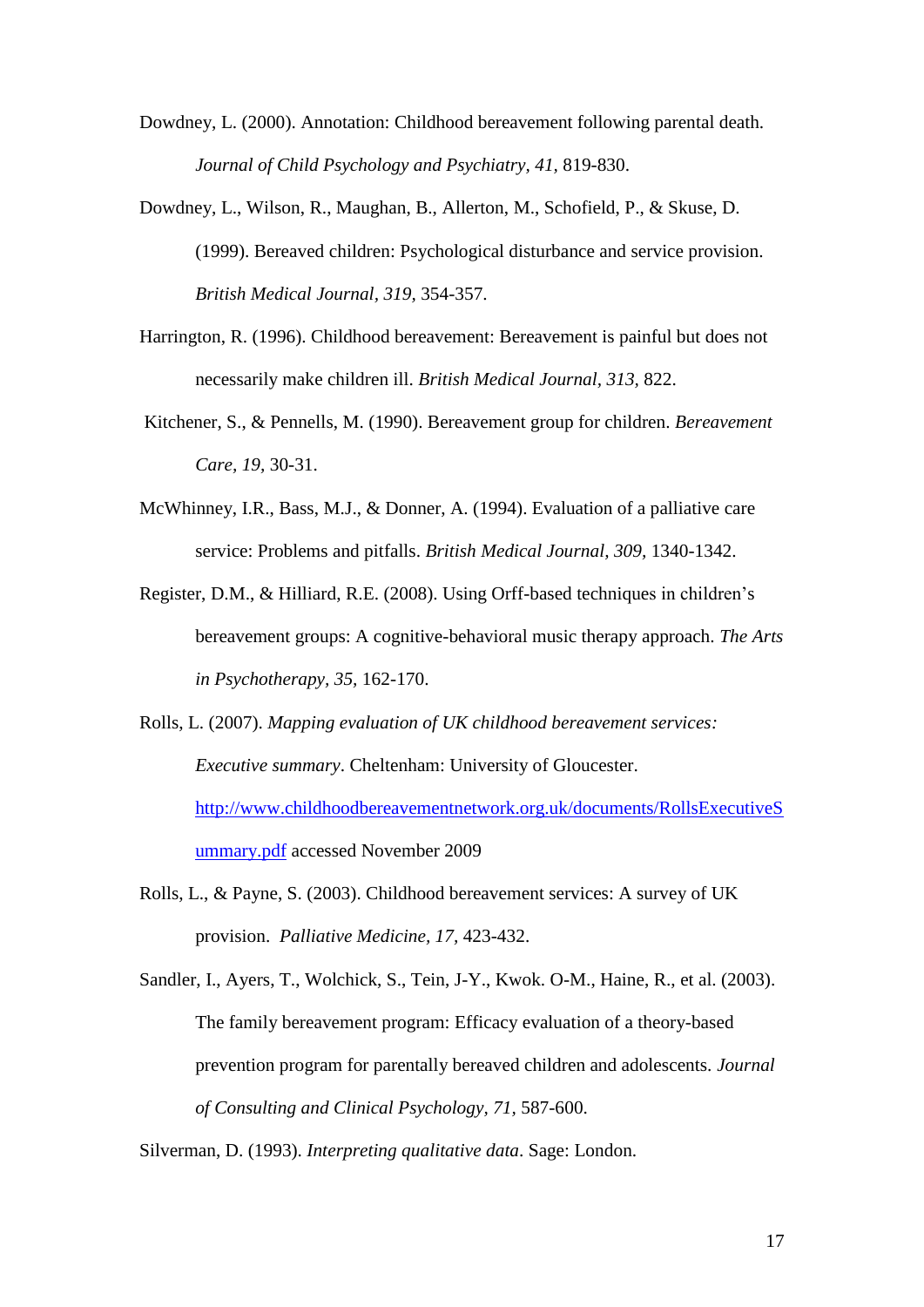- Smith, J.A., & Osborn, M. (2008). Interpretative phenomenological analysis. In J.A. Smith (Ed.), *Qualitative psychology: A practical guide to research methods* (pp. 53-80). London: Sage.
- Stokes, J., Wyer, S., & Crossley, D. (1997). The challenge of evaluating a child bereavement programme. *Palliative Medicine, 1,* 179-190.
- Tonkins, S.M., & Lambert, M. (1996). A treatment outcome study of bereavement groups for children. *Child and Adolescent Social Work Journal, 13,* 3-21.
- Wasserstein, S.B., & La Greca, A.M. (1996). Can peer support buffer against behavioral consequences of parental discord? *Journal of Clinical Child and Adolescent Psychology, 25,* 177-182.
- Williams, J., Chaloner, J., Bean, D., & Tyler, S. (1998). Coping with loss: The development and evaluation of a children's bereavement project. *Journal of Child Health Care, 2,* 58-65.
- Wilkinson, S. (2001). How best to support bereaved children. *International Journal of Palliative Nursing, 7,* 368.
- Wilkinson, S., Croy, P., King, M., & Barnes, J. (2007). Are we getting it right? Parents' perceptions of hospice child bereavement support services. *Palliative Medicine, 21,* 401-407.
- Zambelli, G., & De Rosa, A. (1992). Bereavement support groups for school-age children: Theory, intervention and case example. *American Journal of Orthopsychiatry, 62,* 484-493.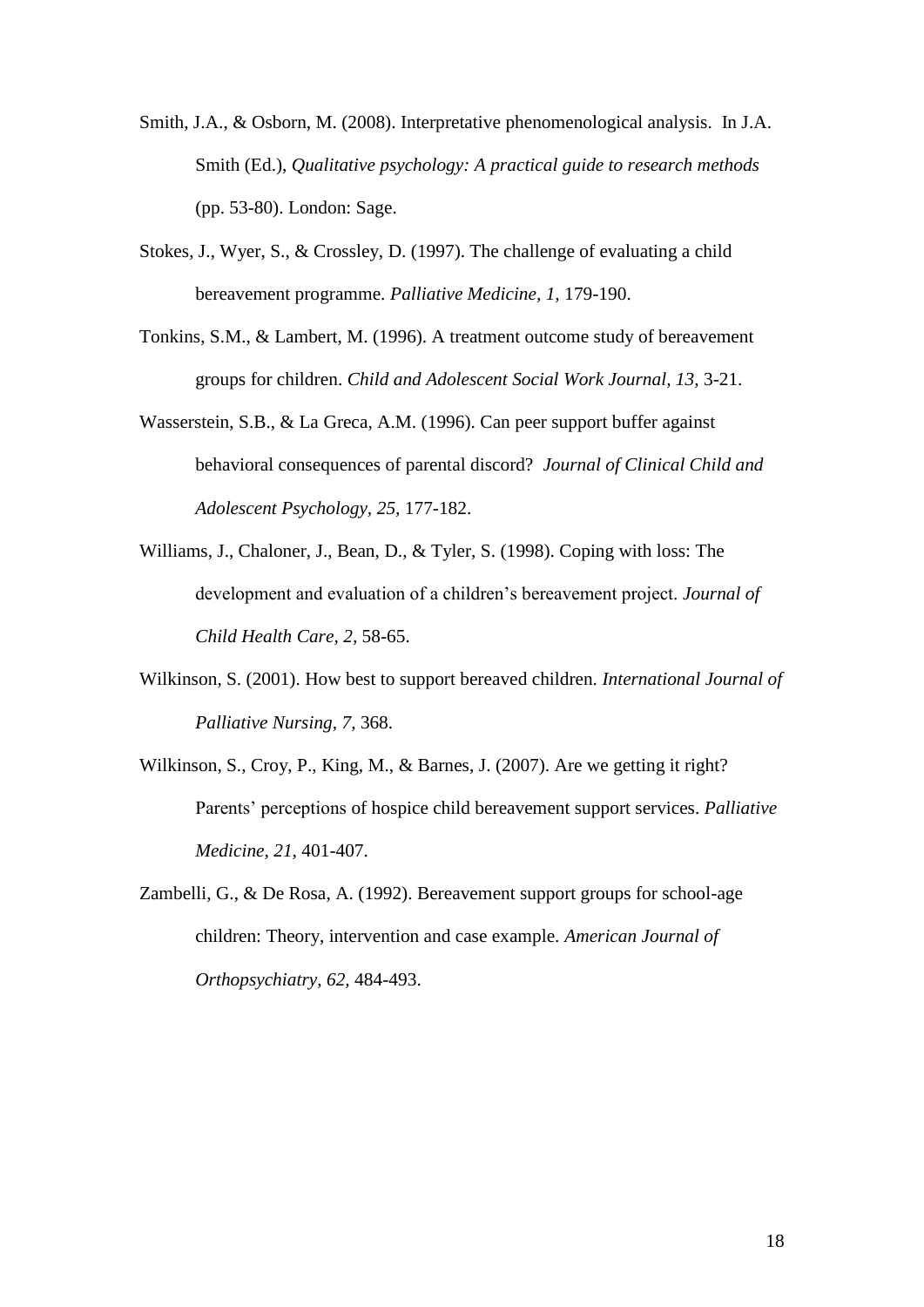| Major theme     | Minor theme    | Child          | Child          | Child          | Parent         | Parent   | Example                                                                            |
|-----------------|----------------|----------------|----------------|----------------|----------------|----------|------------------------------------------------------------------------------------|
|                 |                | total          | only           | and            | only           | total    |                                                                                    |
|                 |                |                |                | parent         |                |          |                                                                                    |
|                 |                | $N = 23$       |                |                |                | $N = 17$ |                                                                                    |
| Socio-emotional |                | 18             | 6              | 12             |                | 13       |                                                                                    |
| problems        |                |                |                |                |                |          |                                                                                    |
|                 | Anger or       | 13             | 6              | $\overline{7}$ | $\overline{2}$ | 9        | I got angry and took it out on people,                                             |
|                 | aggression     |                |                |                |                |          | sometimes I would start punching and                                               |
|                 |                |                |                |                |                |          | kicking things. (F19, girl 9)                                                      |
|                 |                |                |                |                |                |          | He would just kick and punch and cry  he                                           |
|                 |                |                |                |                |                |          | would lash out. (F21, mother, boy 10)                                              |
|                 | Sad or         | 9              | $\overline{7}$ | $\overline{2}$ | $\mathbf{1}$   | 3        | I was very depressed [when she started the                                         |
|                 | depressed      |                |                |                |                |          | support] I was just getting over self-                                             |
|                 |                |                |                |                |                |          | harming, I tried to commit suicide. (F5, girl                                      |
|                 |                |                |                |                |                |          | 17)                                                                                |
|                 |                |                |                |                |                |          | At home she was desperately sad                                                    |
|                 |                |                |                |                |                |          | sometimes she would be very angry and                                              |
|                 |                |                |                |                |                |          | sometimes she would be overwhelmingly                                              |
|                 | Guilt, feel to | $\overline{4}$ | $\overline{4}$ | $\overline{0}$ | $\mathbf{1}$   |          | sad and cry (F15, mother, girl 16)<br>Guilt is like finally realising something is |
|                 | blame          |                |                |                |                |          | gone. And it's like you want to say sorry                                          |
|                 |                |                |                |                |                |          | that you couldn't have done anything about                                         |
|                 |                |                |                |                |                |          | it like you were meant to do something                                             |
|                 |                |                |                |                |                |          | about it $(F10, girl 14)$                                                          |
|                 |                |                |                |                |                |          | I found it difficult when she died, I blamed                                       |
|                 |                |                |                |                |                |          | it on myself $(F10, girl 11)$                                                      |

**Table 1.** Themes pertaining to the impact of the bereavement on the child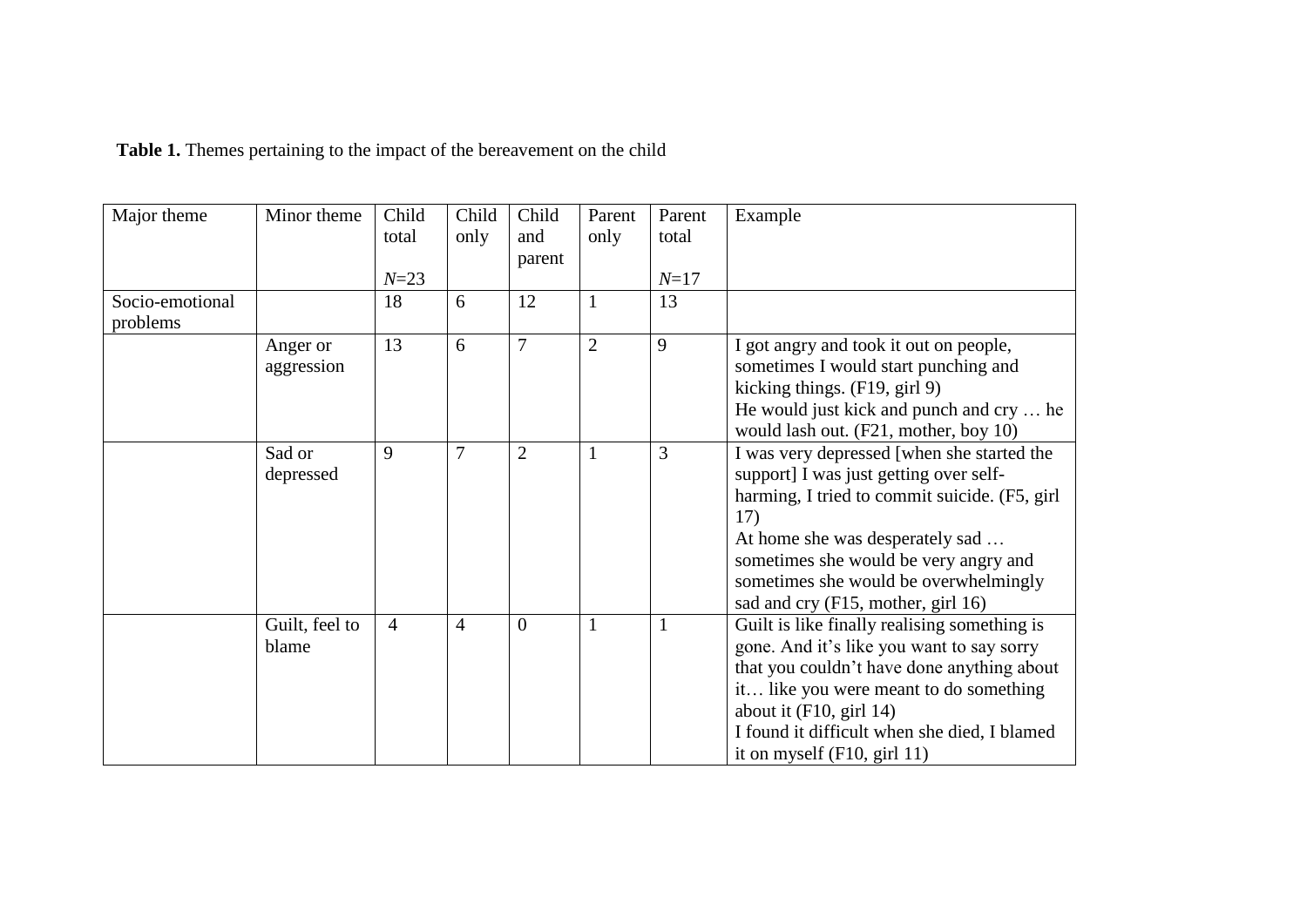|                                |                                                     |    |                |   |   |    | He said to me 'Mummy, Daddy had these<br>dizzy spells, would he have died if I had<br>told you?'I think he holds guilt for not<br>telling me $(F20, \text{mother}, \text{boy } 12)$                                                                                                                                                                                                                                     |
|--------------------------------|-----------------------------------------------------|----|----------------|---|---|----|-------------------------------------------------------------------------------------------------------------------------------------------------------------------------------------------------------------------------------------------------------------------------------------------------------------------------------------------------------------------------------------------------------------------------|
| Little home<br>communication   |                                                     | 11 | $\overline{3}$ | 8 | 8 | 16 |                                                                                                                                                                                                                                                                                                                                                                                                                         |
|                                | No talk of<br>deceased or<br>bereavement<br>at home | 9  | $\overline{4}$ | 5 | 6 | 11 | I never knew what to say to her (F12, boy<br>14)<br>The reason we went to [support service]<br>was that the children weren't talking about<br>anything to do with their mum, not even a<br>passing comment (F13, father, boy 8 and<br>$\pi$ 11)<br>[When I start a conversation] he will just<br>walk out of the room or doesn't say<br>anything or tries to keep busy with<br>something different (F8, mother, boy 12) |
|                                | Not show<br>distress                                | 5  | $\overline{2}$ | 3 | 9 | 12 | I didn't really cry before, I didn't talk about<br>it much $(F1, girl 11)$<br>My mum used to get very upset and cried if<br>we mentioned dad so I did not want to upset<br>her $(F5, girl 17)$<br>He said nothing at all, not talking, not<br>crying (F8, mother, boy 12)<br>She kept a lot in, she didn't cry very much, I<br>think because she saw me keeping it in<br>(F20, mother, girl 9)                          |
| <b>Isolation</b> from<br>peers |                                                     | 11 | 6              | 5 |   | 6  |                                                                                                                                                                                                                                                                                                                                                                                                                         |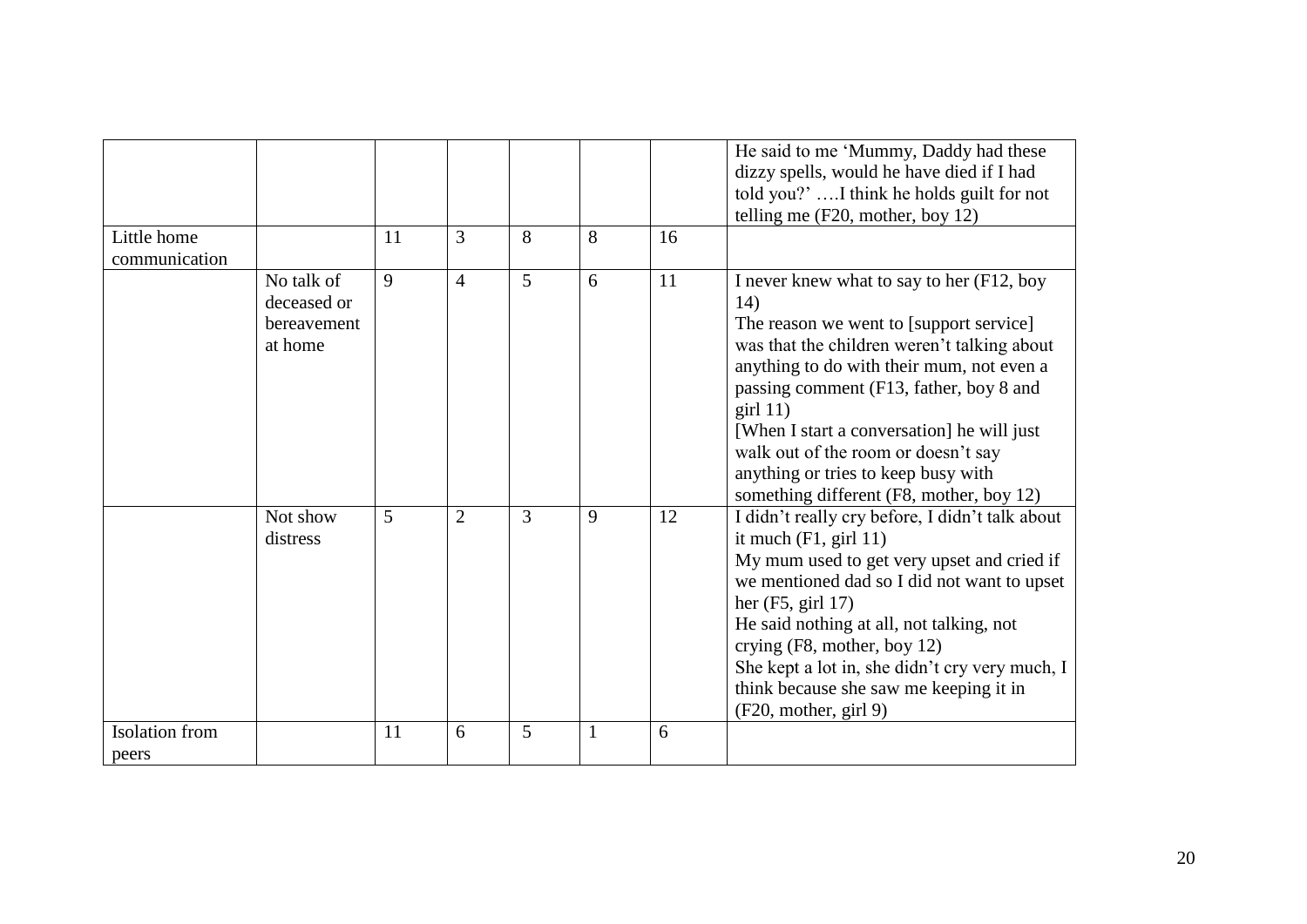| Feel different<br>from peers           | 6 | 4              | $\overline{2}$ | $\theta$ |   | I felt really alone, because when it happens<br>you feel like you're the only person it's<br>happening to and I didn't feel like anyone<br>else was going through the same thing. No<br>one else was able to understand (F14, boy<br>14)<br>You kind of have those raw emotions in<br>your head you think no one understands<br>you you feel really lonely (F15, girl 16) |
|----------------------------------------|---|----------------|----------------|----------|---|---------------------------------------------------------------------------------------------------------------------------------------------------------------------------------------------------------------------------------------------------------------------------------------------------------------------------------------------------------------------------|
| Not talk to<br>peers                   | 5 | 3              | $\overline{2}$ |          | 3 | When my dad first died they didn't know<br>how to talk to me because they thought I'd<br>get all upsetso I felt quite uncomfortable<br>when I went out with them [friends at<br>school] $(F4, boy 14)$<br>Everyone tried not to talk about it but<br>sometimes when people talk about their dad<br>I find it hard (F21, girl 14)                                          |
| Bullying,<br>related to<br>bereavement | 3 | $\overline{2}$ | $\mathbf{1}$   |          |   | My Mum saw that girl grab onto my<br>shoulders, pushing me to the floor and say<br>'your dad is dead, you've got nothing' (F5,<br>$\pi$ 17)                                                                                                                                                                                                                               |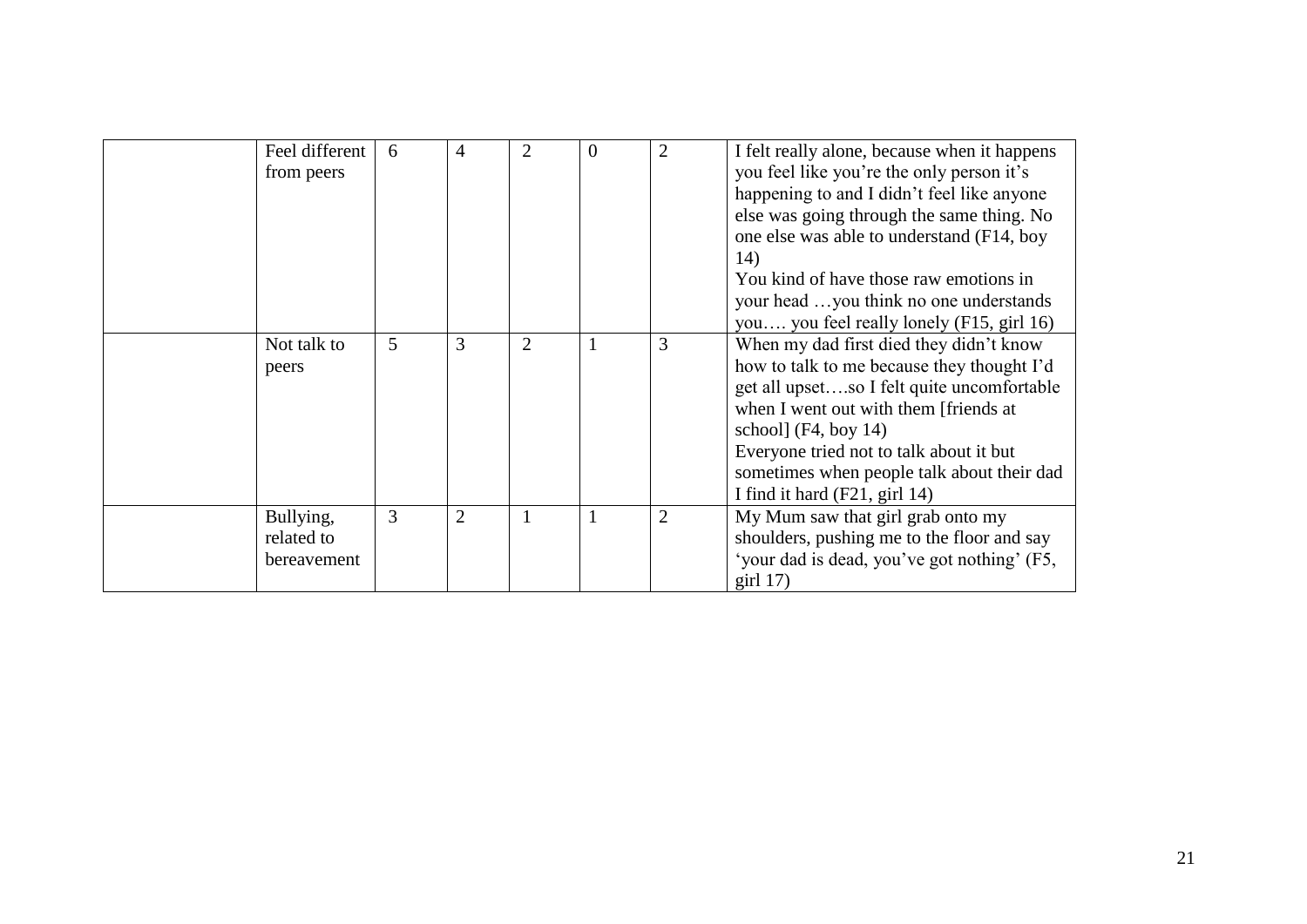| Theme                                                      | Child          | Child          | Child          | Parent         | Parent         | Example                                                                                                                                                                                                                                                                                                                                                                                                                                                                                                                                                                                                         |
|------------------------------------------------------------|----------------|----------------|----------------|----------------|----------------|-----------------------------------------------------------------------------------------------------------------------------------------------------------------------------------------------------------------------------------------------------------------------------------------------------------------------------------------------------------------------------------------------------------------------------------------------------------------------------------------------------------------------------------------------------------------------------------------------------------------|
|                                                            | Total          | only           | and            | only           | Total          |                                                                                                                                                                                                                                                                                                                                                                                                                                                                                                                                                                                                                 |
|                                                            |                |                | parent         |                |                |                                                                                                                                                                                                                                                                                                                                                                                                                                                                                                                                                                                                                 |
|                                                            | $N = 23$       |                |                |                | $N = 17$       |                                                                                                                                                                                                                                                                                                                                                                                                                                                                                                                                                                                                                 |
| Meet/share experience<br>with peers who will<br>understand | 14             | 11             | 3              | 6              | 9              | People in the group were in the same situation as you, so you don't feel<br>uncomfortable about talking about it or being there they all know how<br>you feel you are not the odd person out (F10, girl 14)<br>It was good because I met a lot of people who have gone through the<br>same experience so it helped a lot; it makes you feel less left out (F21,<br>boy $10$<br>She made a couple of friends, someone she could talk to, who understood<br>what she was going through, it's not the same as talking to a parent. She<br>was in a group of people who were in the same boat (F7, father, girl 9). |
| Cope with/express<br>feelings better                       | 10             | 8              | $\overline{2}$ | $\overline{0}$ | $\overline{2}$ | It made you feel like you were genuinely having fun but you were<br>actually letting out your feelings as well, which you didn't realise you<br>were doing $(F9, boy 15)$<br>Instead of pushing them away (emotions) you can release them in a<br>healthy way $(F15, girl 16)$<br>I liked the anger wall I got out all my emotions, throwing mud at the<br>wall, all my anger (F1, girl 11)                                                                                                                                                                                                                     |
| Keep positive memory<br>alive                              | $\overline{7}$ | $\tau$         | $\overline{0}$ | $\overline{0}$ | $\overline{0}$ | They taught me about different ways to remember him, and how to deal<br>with birthdays and anniversaries, and special holidays, whereas before I<br>was pretty stuck (F22, girl 16)<br>We did games and activities and they help you to remember the good<br>times you had with your dad (F9, girl 14)                                                                                                                                                                                                                                                                                                          |
| Communicate more<br>freely with family                     | $\overline{4}$ | $\overline{4}$ | $\overline{0}$ | $\overline{0}$ | $\overline{0}$ | After [the group support] I started talking to Mum about it (F1, girl 12)                                                                                                                                                                                                                                                                                                                                                                                                                                                                                                                                       |

**Table 2.** Themes related to the perceived impact of group support